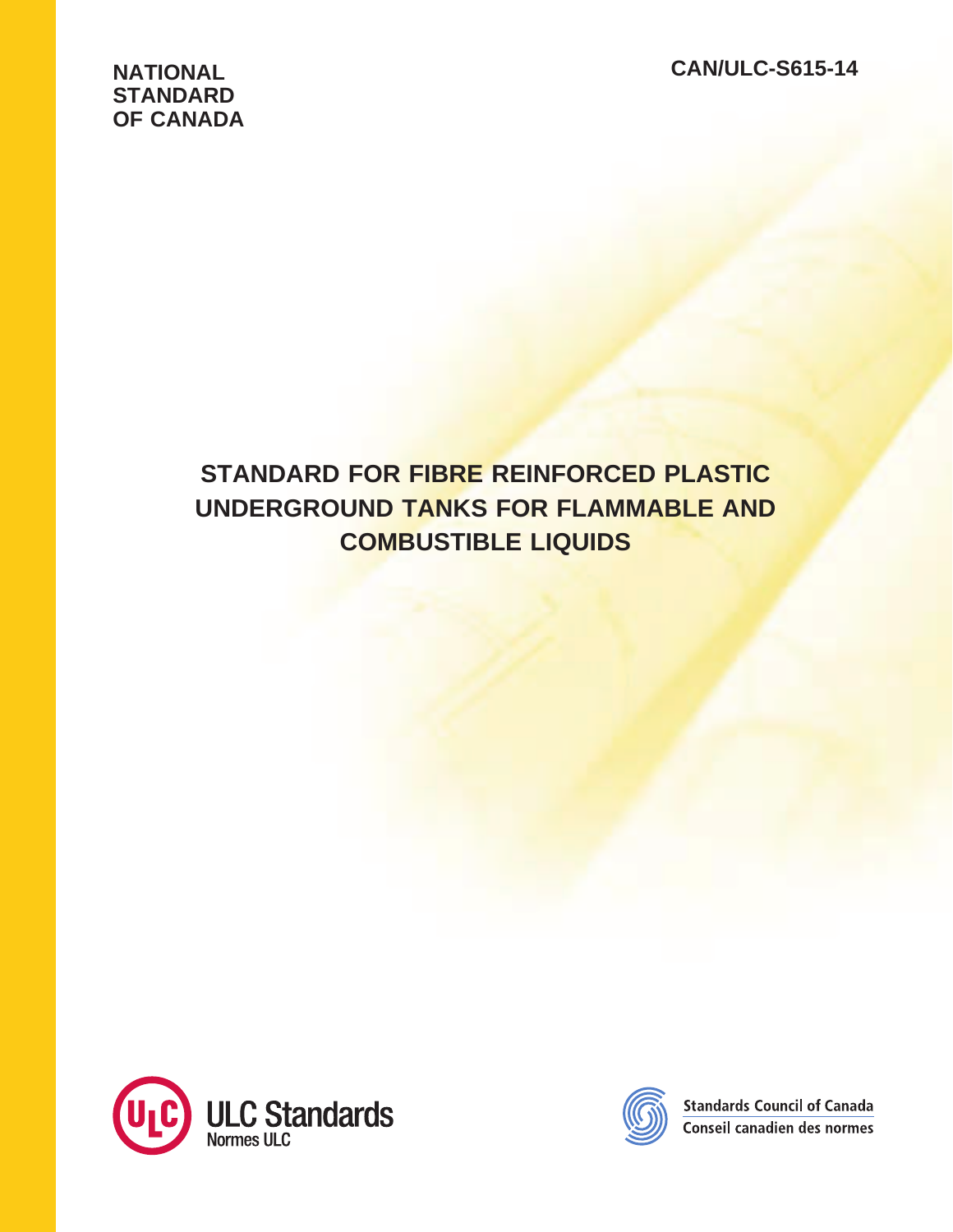Underwriters Laboratories of Canada (ULC) was established in 1920 by letters patent issued by the Canadian Government. It maintains and operates laboratories and certification services for the examination, testing and certification of appliances, equipment, materials, constructions and systems to determine their relation to life, fire and property hazards as well providing inspection services.

Underwriters Laboratories of Canada is accredited by the Standards Council of Canada as a Certification Organization, a Testing Organization, and an Inspection Body under the National Standards System of Canada.

ULC Standards develops and publishes standards and other related publications for building construction, security and burglar protection, environmental safety, electrical equipment, fire protection equipment, gas and oil equipment, thermal insulation products, materials and systems, energy use in the built environment and electrical utility safety.

ULC Standards is a not-for-profit organization and is accredited by the Standards Council of Canada as a Standards Development Organization.

National Standards of Canada developed by ULC Standards conform to the criteria and procedures established by the Standards Council of Canada. Such standards are prepared using the consensus principle by individuals who provide a balanced representation of interests relevant to the subject area on a national basis.

ULC is represented across Canada as well as many countries worldwide. For further information on ULC services, please contact:

Customer Service: 1-866-937-3852

#### CORPORATE HEADQUARTERS

Underwriters Laboratories of Canada 7 Underwriters Road Toronto, Ontario M1R 3A9 Telephone: (416) 757-3611 Fax: (416) 757-9540

#### REGIONAL OFFICES

#### PACIFIC OFFICE

13775 Commerce Parkway, Suite 130 Richmond, British Columbia V6V 2V4 Telephone: (604) 214-9555 Fax: (604) 214-9550

#### EASTERN OFFICE

6505, Rte Transcanadienne, Suite 330 St-Laurent, Québec H4T 1S3 Telephone: (514) 363-5941 Fax: (514) 363-7014

#### ULC STANDARDS

171 Nepean Street, Suite 400 Ottawa, Ontario K2P 0B4 Telephone: (613) 755-2729 Fax: (613) 231-5977

The Standards Council of Canada (SCC) is the coordinating body of the Canadian standardization network, which is composed of people and organizations involved in the development, promotion and implementation of standards. Through the collaborative efforts of Canadian standardization network members, standardization is helping to advance the social and economic well-being of Canada and to safeguard the health and safety of Canadians. The network's efforts are overseen by SCC.

The principal objectives of SCC are to foster and promote voluntary standardization as a means of advancing the national economy, supporting sustainable development, benefiting the health, safety and welfare of workers and the public, assisting and protecting the consumer, facilitating domestic and international trade, and furthering international cooperation in relation to standardization.

An important facet of the Canadian standards development system is the use of the following principles: consensus; equal access and effective participation by concerned interests; respect for diverse interests and identification of those who should be afforded access to provide the needed balance of interests; mechanism for dispute resolution; openness and transparency; open access by interested parties to the procedures guiding the standards development process; clarity with respect to the processes; and Canadian interest consideration as the initial basis for the development of standards.

A National Standard of Canada (NSC) is a standard prepared or reviewed by an SCC-accredited SDO and approved by the SCC according to NSC approval requirements. Approval does not refer to the technical content of the standard, as this remains the responsibility of the SDO. An NSC reflects a consensus of a number of capable individuals whose collective interests provide, to the greatest practicable extent, a balance of representation of general interests, producers, regulators, users (including consumers) and others with relevant interests, as may be appropriate to the subject at hand. NSCs are intended to make a significant and timely contribution to the Canadian interest.

Those who have a need to apply standards are encouraged to use NSCs. These standards are subject to periodic review. Users of NSCs are cautioned to obtain the latest edition from the SDO that publishes the standard.

The responsibility for approving standards as NSCs rests with:

Standards Council of Canada 270 Albert Street Suite 200 Ottawa, Ontario K1P 6N7 Telephone: (613) 238-3222

For further information on ULC standards, please contact:

E-mail: customerservice@ulc.ca Web site: www.ulc.ca

The intended primary application of this standard is stated in its scope. It is important to note that it remains the responsibility of the user of the standard to judge its suitability for this particular application.

Copies of this National Standard of Canada may be ordered from ULC Standards.

CETTE NORME NATIONALE DU CANADA EST DISPONIBLE EN VERSIONS FRANÇAISE ET ANGLAISE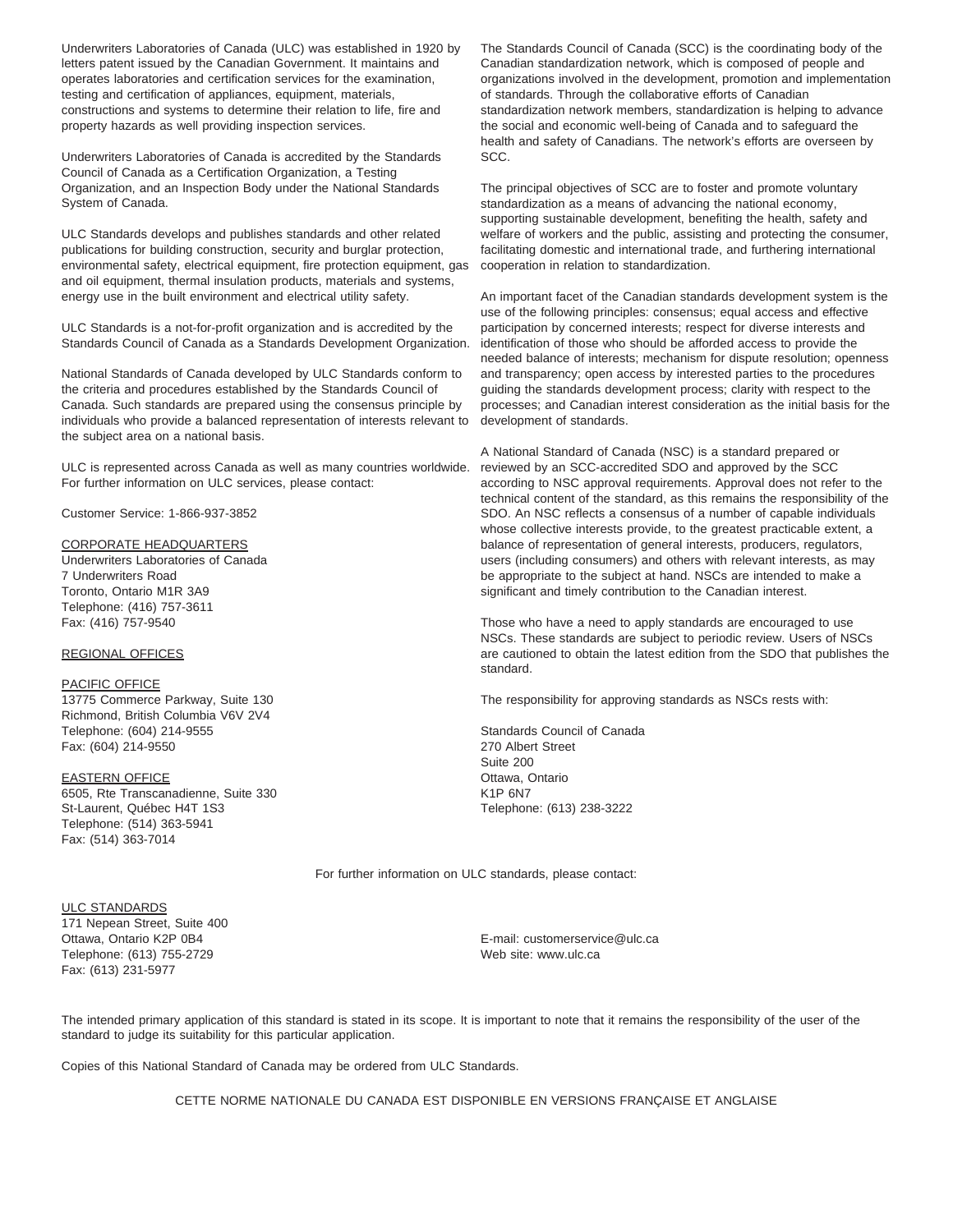# **NATIONAL STANDARD OF CANADA**

# **STANDARD FOR FIBRE REINFORCED PLASTIC UNDERGROUND TANKS FOR FLAMMABLE AND COMBUSTIBLE LIQUIDS**

ICS 23.020.10

Prepared and Published by



Approved by



**Standards Council of Canada Conseil canadien des normes** 

Copyright © 2014

ULC Standards

All rights reserved. No part of this publication may be reproduced in any form, in an electronic retrieval system or otherwise, without prior permission of Underwriters Laboratories of Canada.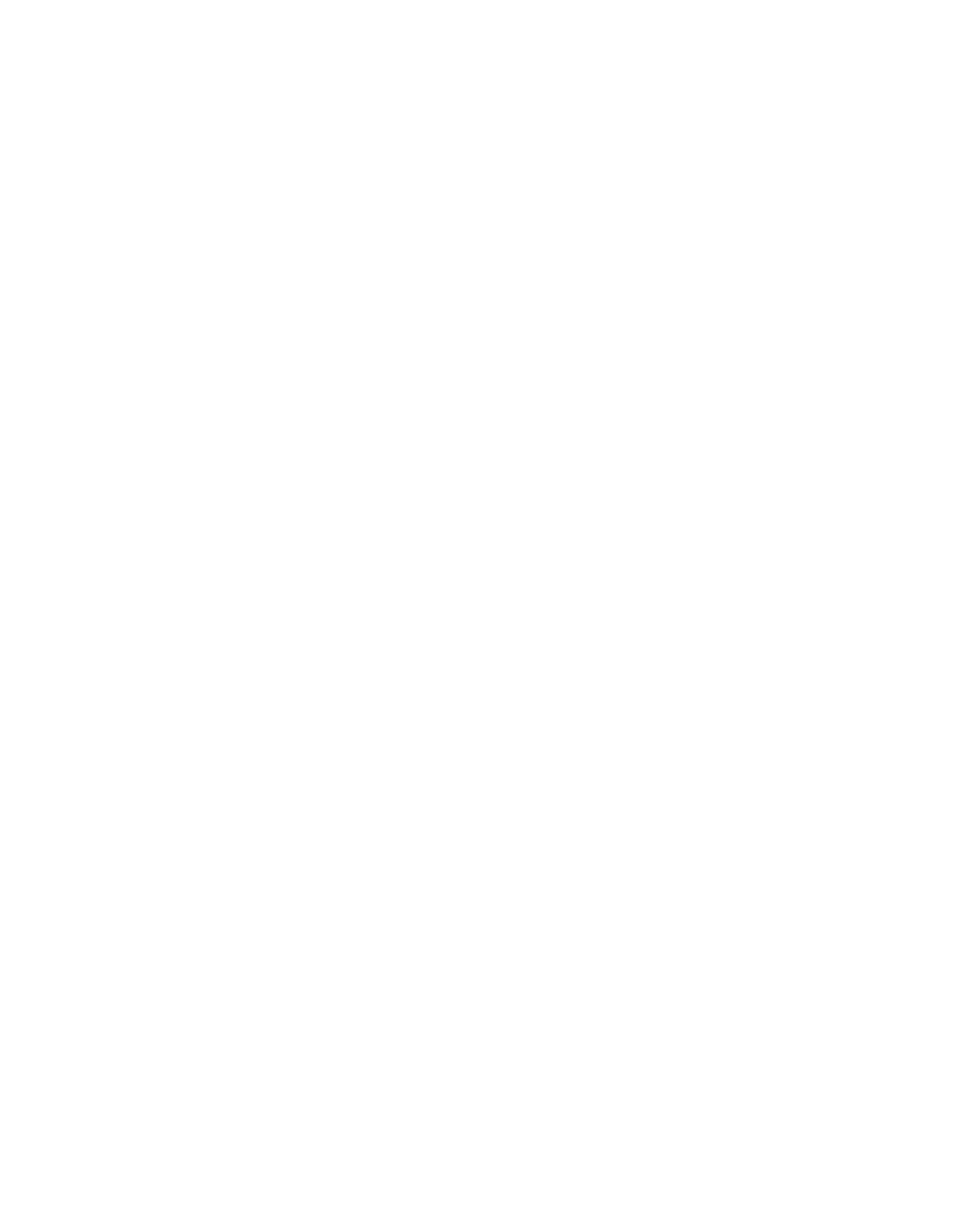#### **TABLE OF CONTENTS**

| ULC STANDARDS COMMITTEE ON STATIONARY NONMETALLIC STORAGE CONTAINERS FOR   |
|----------------------------------------------------------------------------|
| ULC STANDARDS TASK GROUP ON FIBRE REINFORCED PLASTIC UNDERGROUND TANKS FOR |
|                                                                            |
|                                                                            |
|                                                                            |
|                                                                            |
|                                                                            |
|                                                                            |
|                                                                            |
|                                                                            |
|                                                                            |
|                                                                            |
|                                                                            |
|                                                                            |
|                                                                            |
|                                                                            |
|                                                                            |
|                                                                            |
|                                                                            |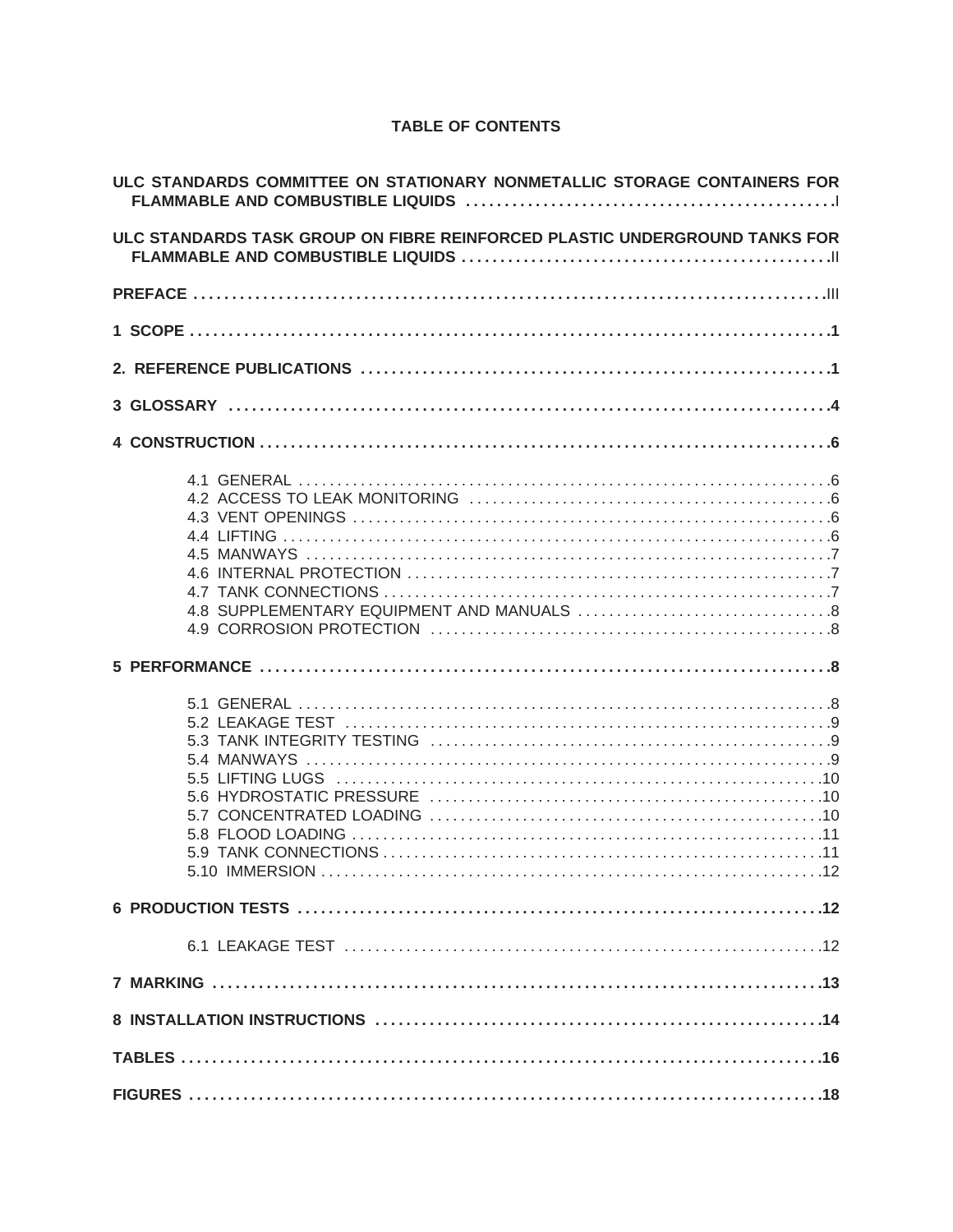| APPENDIX A (INFORMATIVE) LIST OF STANDARDS ON FUELS AND OTHER FLAMMABLE AND      |
|----------------------------------------------------------------------------------|
| APPENDIX B (INFORMATIVE) INSTALLATION INSTRUCTIONS 21                            |
| APPENDIX C (INFORMATIVE) GUIDELINES FOR MINIMUM VENT LINE INTERNAL DIAMETERS .23 |
| APPENDIX D (INFORMATIVE) TEST FUEL FORMULATIONS 24                               |
| D1 REPRESENTATIVE AGGRESSIVE COMBUSTIBLE TEST FUEL MIXTURES AND UL-B100 24       |
| D2 REPRESENTATIVE AGGRESSIVE FLAMMABLE TEST FUELS AND MIXTURES 25                |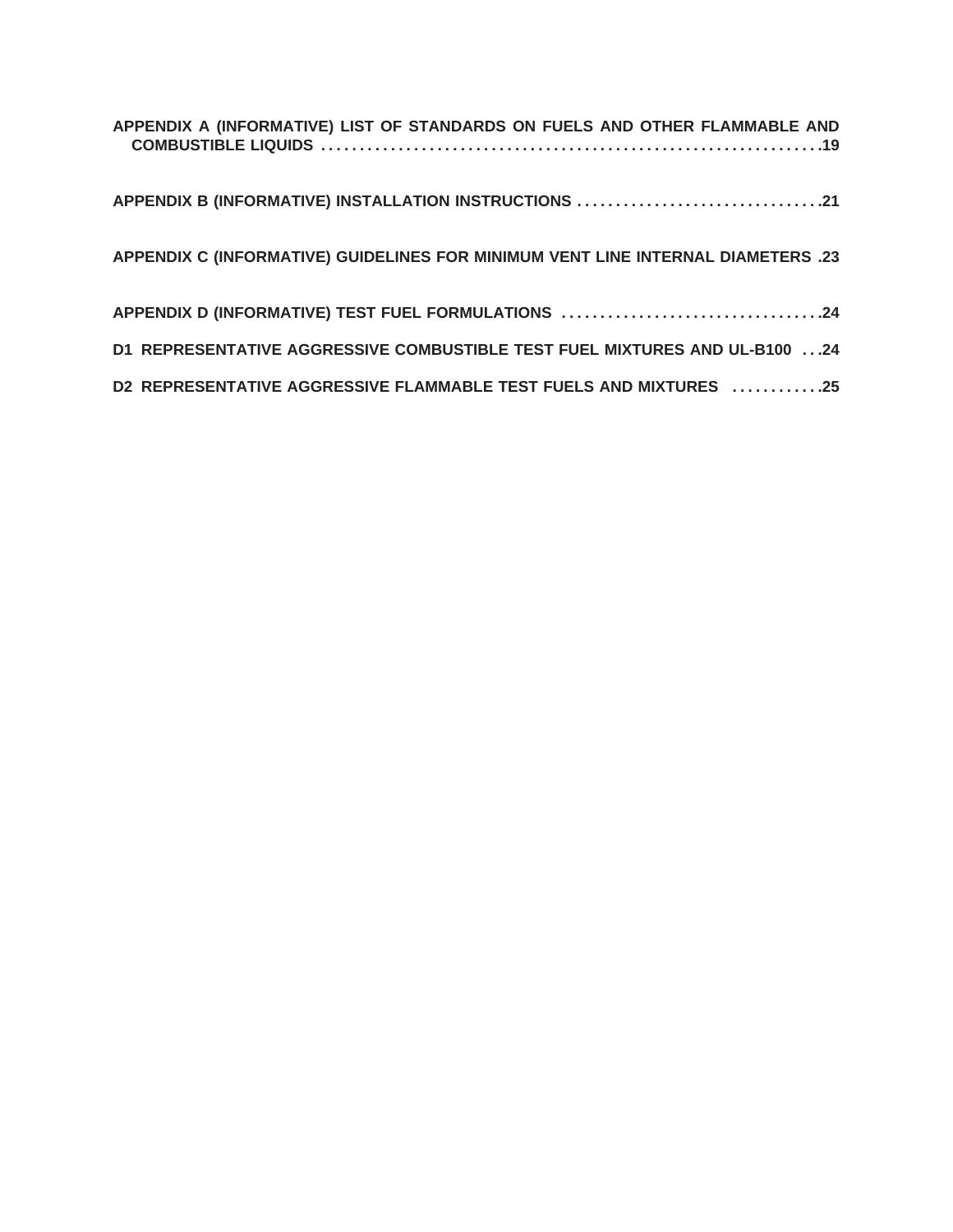#### **ULC STANDARDS COMMITTEE ON STATIONARY NONMETALLIC STORAGE CONTAINERS FOR FLAMMABLE AND COMBUSTIBLE LIQUIDS**

| <b>NAME</b>                      | <b>AFFILIATION</b>                                   | <b>REGION</b>             | <b>CATEGORY</b>         |
|----------------------------------|------------------------------------------------------|---------------------------|-------------------------|
| A. Crimi (Chair)                 | AC Consulting Solutions Inc.                         | Ontario                   | General Interest        |
| A. Barker                        | <b>Technical Standards &amp; Safety</b><br>Authority | Ontario                   | Regulator               |
| M. Beaulieu                      | Roth Industries Ltd.                                 | Canada                    | Producer                |
| E. Bourassa                      | Granby Industries LP                                 | Canada                    | Producer                |
| C. Deschamps                     | Régie du bâtiment du Québec                          | Québec                    | Regulator               |
| A. Dornan                        | <b>Environment Canada</b>                            | Canada                    | Regulator               |
| J. Dutton                        | Department of Environment<br>and Conservation        | Newfoundland and Labrador | Regulator               |
| D. Edgecombe                     | Petroleum Tank Management<br>Associationn of Alberta | Alberta                   | Regulator               |
| E. Fernandes                     | ON Petroleum Contractors<br>Association              | Ontario                   | User                    |
| L. Grainawi                      | <b>Steel Tank Institute</b>                          | U.S.A.                    | <b>General Interest</b> |
| S. Hyde-Clarke                   | National Research Council of<br>Canada               | Canada                    | <b>General Interest</b> |
| S. Jones                         | J and B Engineering, Inc.                            | Canada                    | <b>General Interest</b> |
| P. Legault                       | Department of National<br>Defence                    | Canada                    | User                    |
| D. Lenart                        | Imperial Oil                                         | Canada                    | User                    |
| M. Mailvaganam                   | Consultant                                           | Ontario                   | General Interest        |
| A. Mills                         | Layfield Geosynthetics                               | Alberta                   | Producer                |
| G. Nikolic                       | MHCC Consultants Inc.                                | Ontario                   | <b>General Interest</b> |
| W. Schneider                     | Containment Solutions Inc.                           | U.S.A.                    | Producer                |
| R. Scragg                        | <b>ZCL Composites</b>                                | Canada                    | Producer                |
| R. Smith                         | Canadian Oil Heat Association                        | Canada                    | User                    |
| R. Stephenson                    | Chevron                                              | Canada                    | User                    |
| W. Trussler                      | Ship's Point Consulting                              | B.C.                      | General Interest        |
| S. Villeneuve                    | Vilco Ltd.                                           | Nova Scotia               | Producer                |
| R. Murphy (Associate<br>Member)  | Containment Solutions Inc.                           | Canada                    | Non-Voting              |
| R. Riegel (Associate Member)     | UL LLC                                               | U.S.A.                    | Non-Voting              |
| R. Sumabat (Associate<br>Member) | <b>Technical Standards &amp; Safety</b><br>Authority | Ontario                   | Non-Voting              |
| T. Espejo (Project Manager)      | <b>ULC Standards</b>                                 | Canada                    | Non-Voting              |

This list represents the membership at the time the Committee balloted on the final text of this edition. Since that time, changes in the membership may have occurred.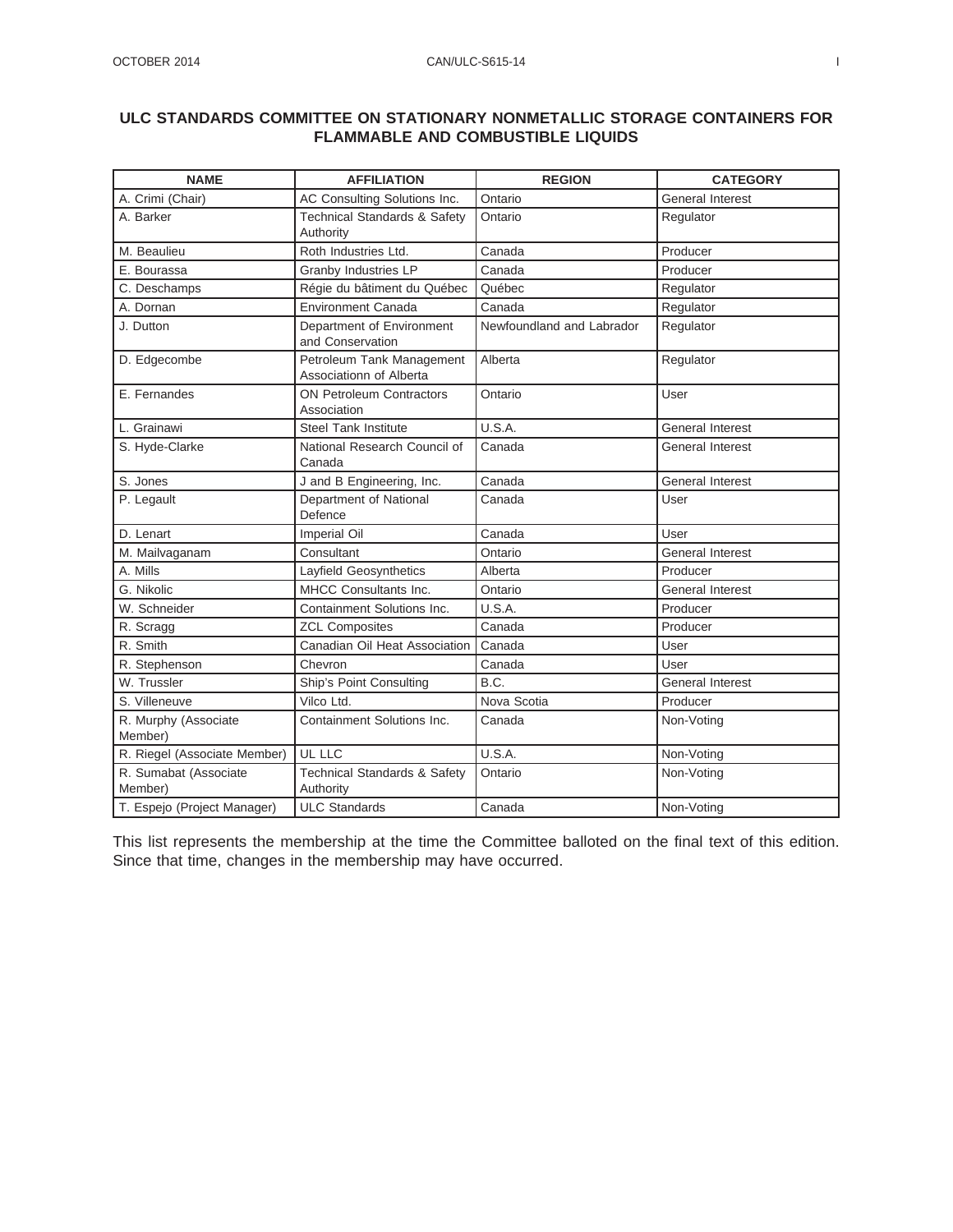#### **ULC STANDARDS TASK GROUP ON FIBRE REINFORCED PLASTIC UNDERGROUND TANKS FOR FLAMMABLE AND COMBUSTIBLE LIQUIDS**

#### MEMBER REPRESENTING

| J. DuttonDepartment of Environment and Conservation, Newfoundland and Labrador |
|--------------------------------------------------------------------------------|
|                                                                                |
|                                                                                |
|                                                                                |
|                                                                                |
|                                                                                |
|                                                                                |
|                                                                                |
|                                                                                |
|                                                                                |
|                                                                                |
|                                                                                |
|                                                                                |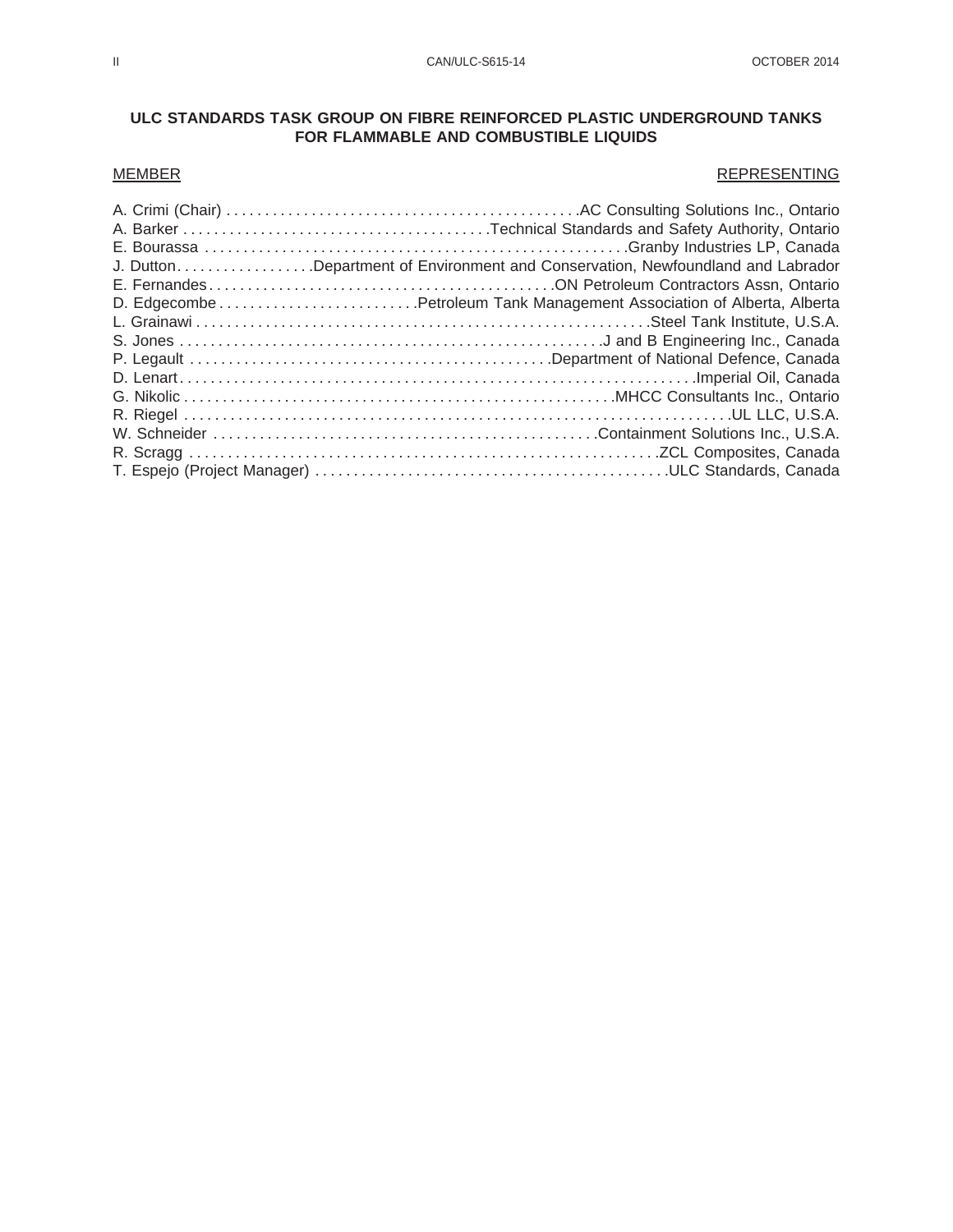#### **STANDARD FOR FIBRE REINFORCED PLASTIC UNDERGROUND TANKS FOR FLAMMABLE AND COMBUSTIBLE LIQUIDS**

#### **PREFACE**

This is the Third Edition of the Standard for Fibre Reinforced Plastic Underground Tanks for Flammable and Combustible Liquids, CAN/ULC-S615-14.

This Edition of the Standard was developed by the ULC Standards Task Group on Fibre Reinforced Plastic Underground Tanks for Flammable and Combustible Liquids, and has been formally approved by the ULC Standards Committee on Stationary Nonmetallic Storage Containers for Flammable and Combustible Liquids.

Only metric SI units of measurement are used in this Standard. If a value for measurement is followed by a value in other units in parentheses, the second value may be approximate. The first stated value is the requirement.

In Canada, there are two official languages, English and French. All safety warnings must be in English and French. Attention is drawn to the fact that Canadian authorities may require markings and/or installation instructions to be in either or both official languages except as stated elsewhere in the Standard.

Appendices A, B, C and D, identified as informative, are for guidance and informational purposes only.

This Third Edition National Standard of Canada is based on, and now supersedes, the Second Edition ULC-S615-1998.

Attention is drawn to the possibility that some of the elements of this Canadian standard may be the subject of patent rights. ULC Standards shall not be held responsible for identifying any or all such patent rights.

Requests for interpretation of this Standard should be sent to ULC Standards. The requests should be worded in such a manner as to permit a "yes" or "no" answer based on the literal text of the requirement concerned.

The initiation of the review of this Standard will commence within 5 years of the date of publication, unless the Standard is identified as fitting within a stabilized category, whereby the review will commence within the appropriate time frame set out by ULC Standards.

This Standard is intended for conformity assessment.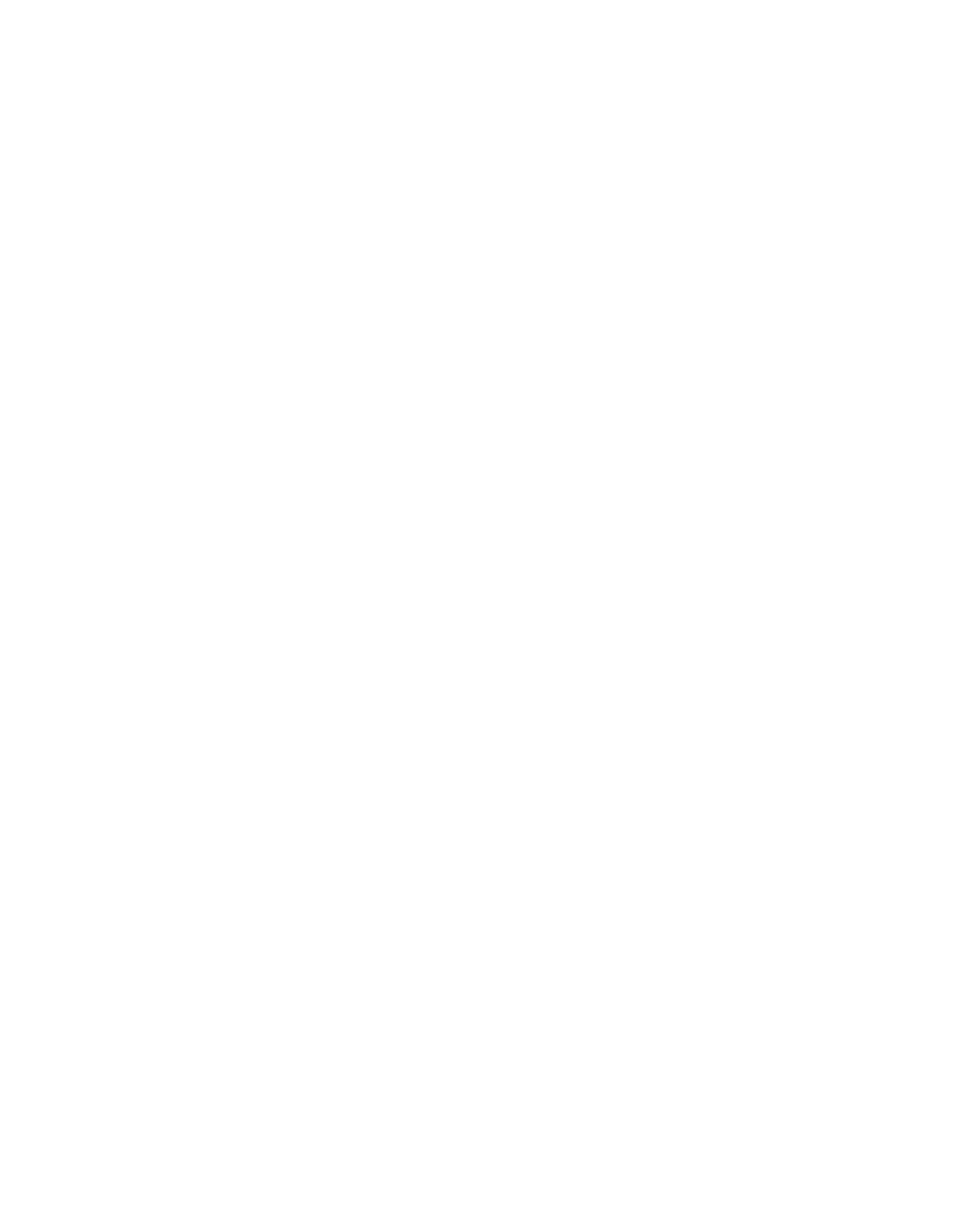#### **1 SCOPE**

1.1 This Standard sets forth minimum design and construction requirements for fibre reinforced plastic, non-pressure tanks that are used for the underground storage of flammable and combustible liquids, such as:

- A Petroleum products, including petroleum hydrocarbon fuels with low bio-blends, per specifications, and similar flammable or combustible liquid petroleum derivatives, such as fuel components (cetane, hexane, heptane), and oils (lubricating, hydraulic, machine);
- B Oxygenated fuel blends, including all ″petroleum product″ liquids; plus petroleum hydrocarbon fuels with low-biofuels blends;
- C Oxygenates, including all "petroleum product" and ″oxygenated fuel blends″ liquids; plus pure/ denatured or highest oxygenated blend stocks for use in mixing of dispensed lower fuel-blends and components, such as biodiesel and ethanol; and
- D Other flammable and combustible liquids that can be demonstrated to be compatible with the reinforced plastic underground tank materials.

NOTE: Refer to Appendix A (Informative) for a list of Standards on fuels and other flammable and combustible liquids.

1.2 This Standard covers tanks of either single, double or multiple wall construction.

NOTE: Tanks covered by these requirements are generally cylindrical or spherical in shape.

1.3 Tanks covered by this Standard are fabricated, inspected, and tested for leakage and structural strength prior to shipment from the factory as completely assembled vessels.

1.4 This Standard covers tanks where the *primary tank* may have a single compartment or have multiple compartments.

1.5 This Standard covers tanks where the total combined capacities of all compartments of the *primary* tank may be up to, and including 250 000 L.

1.6 The installation, maintenance and operation of these tanks may be covered by any of, but not limited to, the following documents:

- A National Fire Code of Canada;
- B CAN/CSA-B139, Installation Code for Oil Burning Equipment;
- C CCME Environmental Code of Practice for Aboveground and Underground Storage Tank Systems Containing Petroleum and Allied Petroleum Products; and
- D Regulations of the *authority having jurisdiction*.

# **2. REFERENCE PUBLICATIONS**

2.1 The documents shown below are referenced in the text of this Standard. Unless otherwise stated elsewhere in this Standard such reference shall be considered to indicate the edition and/or revisions of the document available at the date on which the Committee approved this ULC Standard. All undated references shall be interpreted as referring to the latest edition of that document.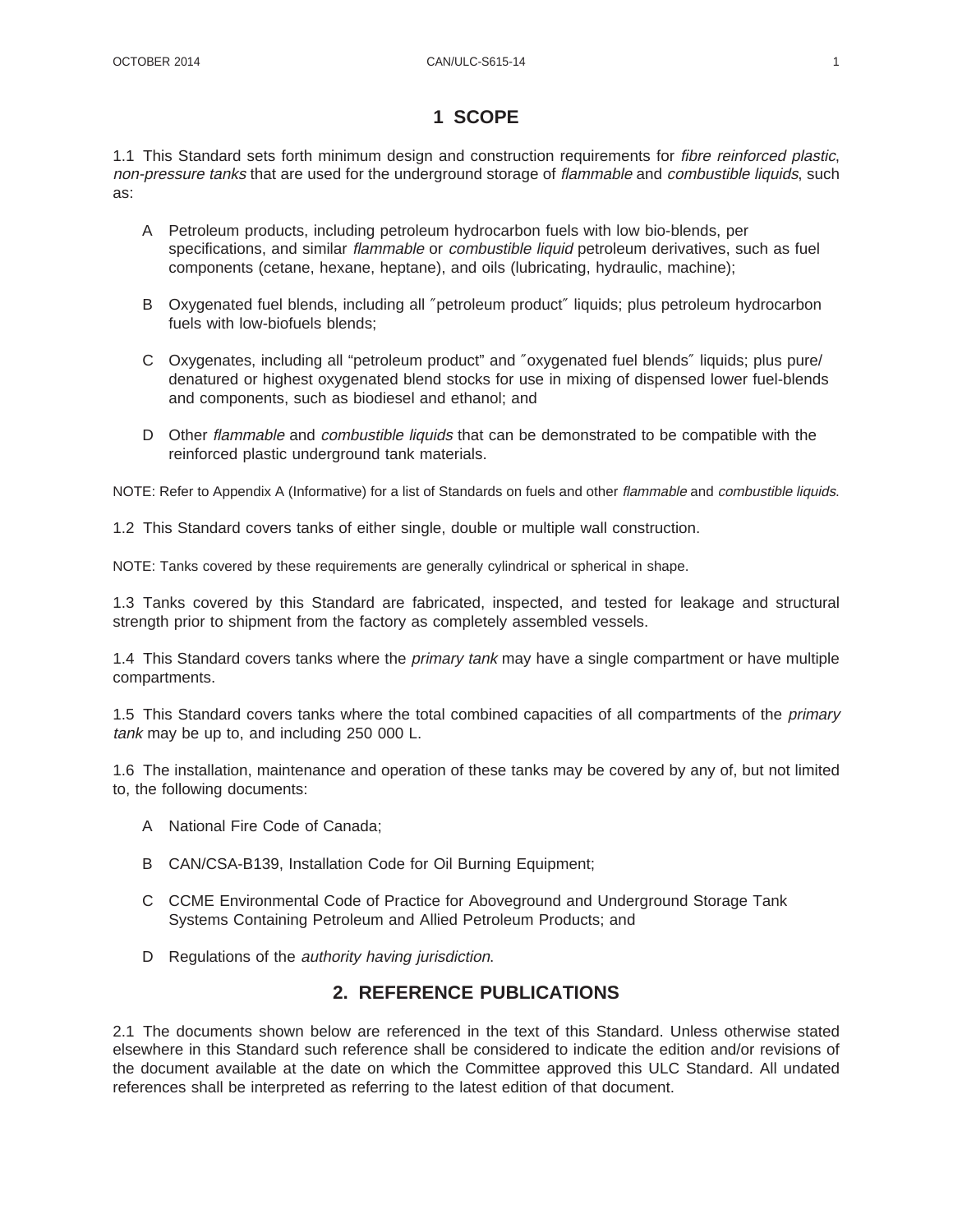Documents Published by the American Petroleum Institute (API) 1220 L Street, N.W., Washington, DC 20005 U.S.A. Telephone: (202) 682-8159 www.api.org

• API 650-2013, Standard for Welded Steel Tanks for Oil Storage

Documents Published by the American Society for Testing and Materials (ASTM) 100 Barr Harbour Drive, PO Box C700, West Conshohocken, PA 19428-2959 U.S.A. Telephone: (610) 832-9585 www.astm.org

- ASTM C33/C33M-13, Standard Specification for Concrete Aggregates
- ANSI/ASTM D396-13, Standard Specification for Fuel Oils
- ASTM D471-12 (Rev A), Standard Test Method for Rubber Property Effect of Liquids

• ASTM C581-03 (R2008), Standard Practice for Determining Chemical Resistance of Thermosetting Resins Used in Glass-Fiber-Reinforced Structures Intended for Liquid Service

• ASTM D664-11, Standard for Acid Number of Petroleum Products by Potentiometric Titration

• ASTM D790-10,Standard Test Methods for Flexural Properties of Unreinforced and Reinforced Plastics and Electrical Insulating Material

- ASTM D910-13 Rev A, Standard Specification for Aviation Gasolines
- ASTM D975-14, Standard Specification for Diesel Fuel Oils
- ANSI/ASTM D3699-13 (Rev B), Standard Specification for Kerosene
- ASTM D4304-13, Standard Specification for Mineral and Synthetic Lubricating Oil Used in Steam or Gas **Turbines**
- ASTM D4814-14, Standard Specification for Automotive Spark-Ignition Engine Fuel
- ANSI/ASTM D5798-13 (Rev A), Standard Specification for Ethanol Fuel Blends for Flexible-Fuel Automotive Spark Ignition Engines
- ASTM D6158-10, Standard Specification for Mineral Hydraulic Oil
- ASTM D6615-14, Standard Specification for Jet B Wide-Cut Aviation Turbine Fuel
- ASTM D7719-13, Standard Specification for High-Octane Unleaded Fuel

Standards Published by the American National Standards Institute and American Society for Mechanical Engineers (ANSI/ASME) 11 W. 42nd Street, New York, NY 10036 U.S.A. Telephone: (212) 642-4900 www.ansi.org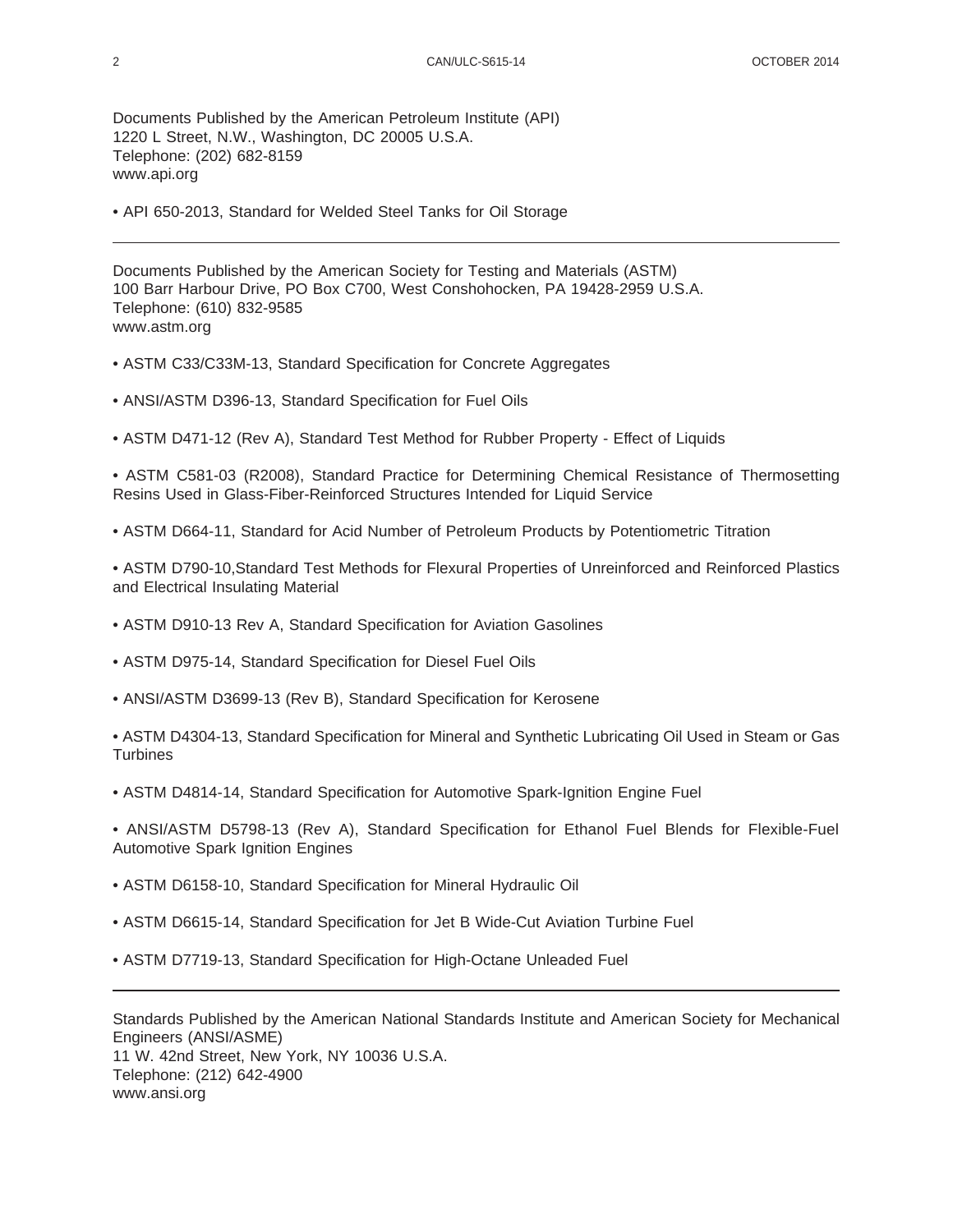- ANSI/ASME B16.5-13, Pipe Flanges and Flanged Fittings NPS ½ through NPS 24 Metric/Inch Standard
- RTP-1-13, Reinforced Thermoset Plastic Corrosion Resistant Equipment

Published by Canadian Council of Ministers of the Environment (CCME) c/o Manitoba Statutory Publications, Lower Level, 200 Vaughan Street, Winnipeg, MB R3C 1T5 Telephone: (204) 945-4664

• CCME PN 1326-2003, Environmental Code of Practice for Aboveground and Underground Storage Tank Systems Containing Petroleum and Allied Petroleum Products

Standards published by the Canadian General Standards Board (CGSB) Place du Portage III, 6B1, 11 Laurier Street, Gatineau, Quebec K1A AG6 Telephone: (819) 956-0425 www.tpsgc-pwgsc.gc.ca/cgsb

- CAN/CGSB 3.2-2013, Heating Fuel Oil
- CAN/CGSB 3.3-2014, Kerosene
- CAN/CGSB 3.5-2011 Amd 1 (2012), Automotive Gasoline
- CAN/CGSB 3.6-2010, Off-Road Diesel Fuel
- CGSB 3.11-2010, Naval Distilate Fuel
- CAN/CGSB 3.18-2010, Diesel Fuel for Locomotive Type Medium Speed Diesel Engines
- CAN/CGSB 3.22-2012 , Wide-Cut Type Aviation Turbine Fuel (Grade JET B)
- CAN/CGSB 3.23-2012 Amd 1 (2013), Aviation Turbine Fuel (Grades JET A and Jet A-1)
- CAN/CGSB 3.24-2012 Amd 1 (2013), Aviation Turbine Fuel (Military Grades F-34 and F-44)
- CAN/CGSB 3.27-2012, Naphtha Fuel
- CAN/CGSB 3.511-2011 Amd 1 (2012), Oxygenated Automotive Gasoline Containing Ethanol (E1 E10)

• CAN/CGSB 3.516-2011 Amd 1 (2013), Denatured Fuel Ethanol for Use in Automotive Spark Ignition Engines

- CAN/CGSB 3.517-2013 Amd 1 (2014), Diesel Fuel
- CAN/CGSB 3.520–2011, Automotive Diesel Fuel Containing Low Levels of Biodiesel (B1-B5)
- CAN/CGSB 3.524-2011, Biodiesel (B100) for Blending in Middle Distillate Fuels

Published by CSA Group 5060 Spectrum Way, Mississauga, On L4W 5N6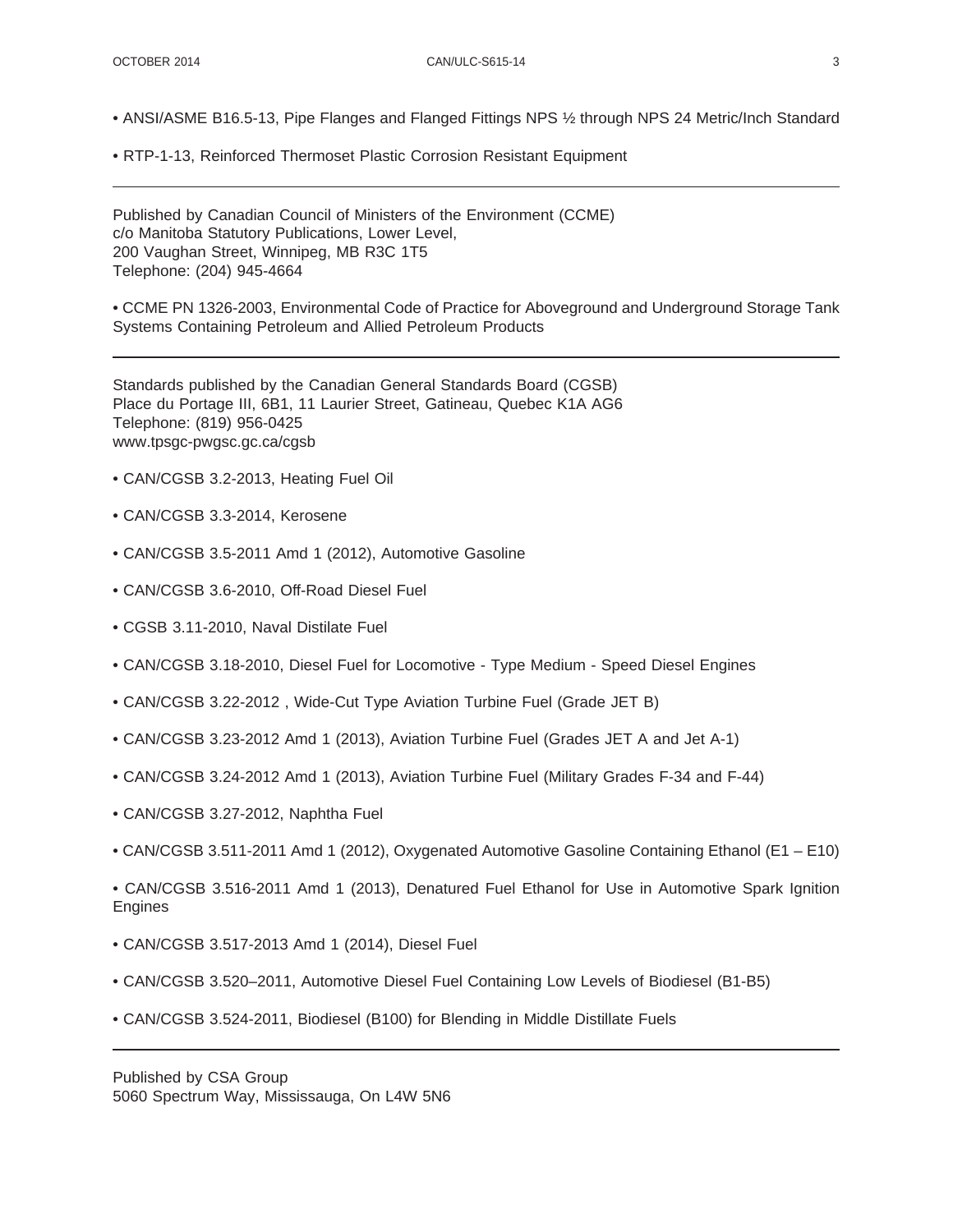Telephone: (800) 463-6727 www.csa.ca

• CAN/CSA-B139, Installation Code for Oil Burning Equipment

Published by the National Research Council of Canada (NRC) Publication Sales M20, Montreal Road, Ottawa, ON K1A 0R6 Telephone: (613) 993-2463 www.nrc-cnrc.gc.ca

• National Fire Code of Canada 2010

Documents Published by SAE International, Society of Automobile Engineers 400 Commonwealth Drive, Warrendale, PA 15096-0001 U.S.A. Telephone: (724) 776-4841

• SAE J1681-2000, Gasoline, Alcohol, and Diesel Fuel Surrogates for Material Testing

Standard Published by The Society for Protective Coatings (SSPC) and the National Association of Corrosion Engineers (NACE) International P.O. Box 218340, Houston, TX, US.A. 77218 Telephone: (713) 492-0535 www.nace.org

• SSPC-SP6-1999/NACE No. 3-2014, Joint Surface Preparation Standard- Commercial Blast Cleaning

Documents Published by ULC Standards 171 Nepean Street, Suite 400 Ottawa, ON K2P 0B4 Canada Telephone: (613) 755–2729 or 1-866-9373-ULC www.ulc.ca

• CAN/ULC-S603.1-2011, External Corrosion Protection Systems for Steel Underground Tanks for Flammable and Combustible Liquids

#### **3 GLOSSARY**

Note: Terms used in this Standard that are in italic print are defined as follows:

3.1 ASTM REFERENCE FUEL C - A mixture of 50% Isooctane and 50% Toluene by volume

3.2 AUTHORITY HAVING JURISDICTION - The governmental body responsible for the enforcement of any part of this Standard or the official or agency designated by that body to exercise such a function.

3.3 COMBUSTIBLE LIQUID - Any liquid having a flash point at or above 37.8 °C and below 93.3 °C and as defined in the National Fire Code of Canada.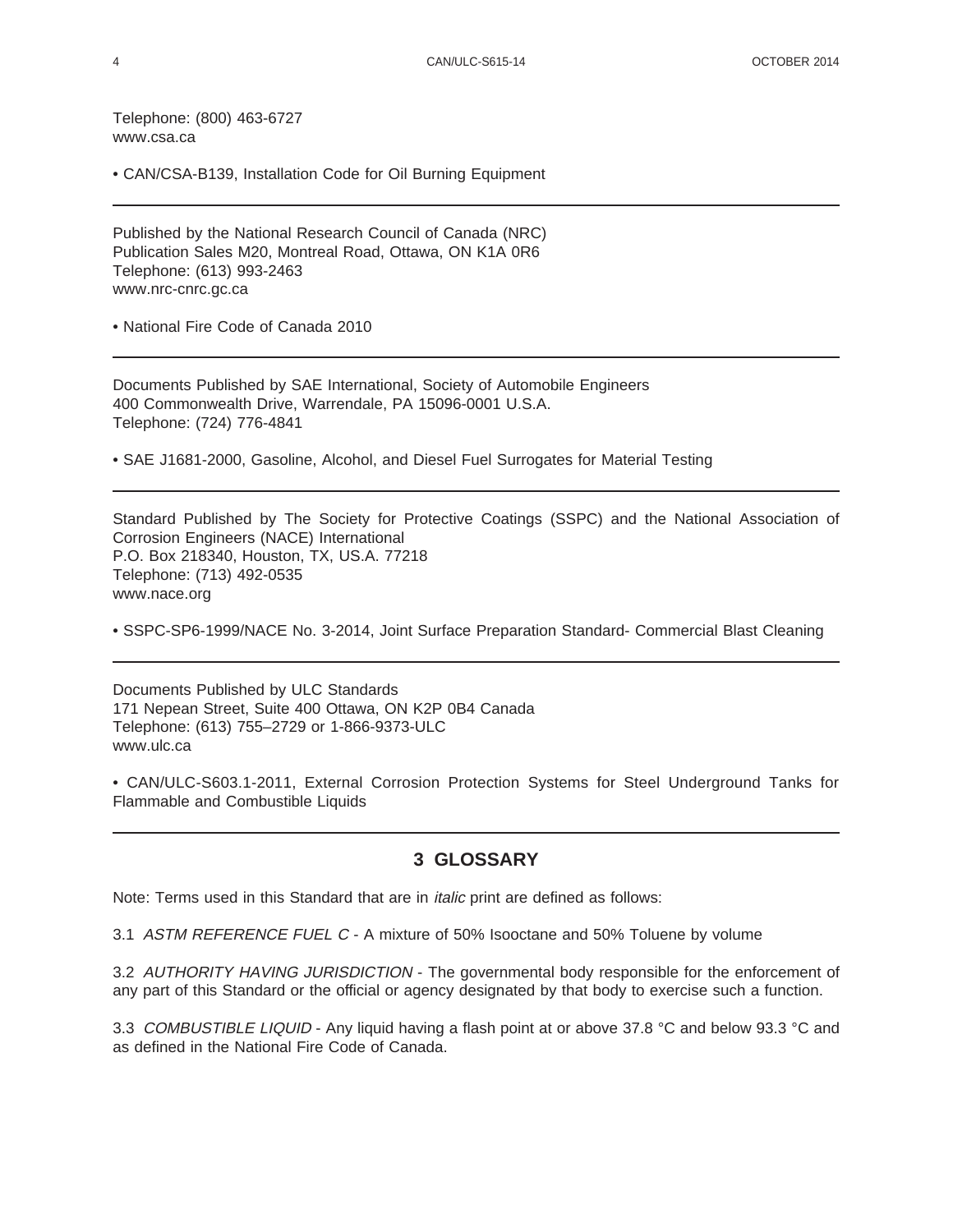3.4 CRUSHED STONE - Washed, crushed aggregate or crushed gravel with an angular particle size of not more than 13 mm diameter that is clean and free flowing and with no mopre than 5% passing a No. 8 sieve (2.38 mm screen size opening). The material has a minimum dry gravel density of 1520 kg/m<sup>3</sup> and meets the requirements of ASTM C33/C33M, Standard Specification for Concrete Aggregates, for quality and soundness.

3.5 DOUBLE WALL TANK - A primary tank with an integral secondary containment where the interstice is capable of being monitored.

3.6 FIBRE REINFORCED PLASTIC - A composite material consisting of a combination of rigid thermoset resin and glass fibre reinforcements. The glass fibre reinforcements may take the form of short randomly oriented fibre and/or woven or non-woven fabrics and/or glass fibre rovings.

3.7 FLAMMABLE LIQUID - Any liquid having a flash point below 37.8 °C and a vapour pressure not exceeding 275 kPa (absolute) at 37.8 °C and as defined in the National Fire Code of Canada.

3.8 INTERSTICE / INTERSTITIAL SPACE - The space that is capable of being monitored for leakage through:

- A the primary tank and the secondary containment wall;
- B the multiple *containment* walls; or
- C monitorable bulkheads.

3.9 MANWAY - An opening on a tank designed to provide personnel access to the interior of the tank.

3.10 MONITORABLE BULKHEAD / BULKHEAD - An impermeable partitioning structure within a primary tank separating the *primary tank* into independent liquid *containment* compartments and consisting of two layers of material with a space between them that is capable of being monitored for leaks. These two layers may not have the same thickness of materials.

3.11 MULTIPLE WALL TANK - A double wall tank, which incorporates additional integral layers of containment where the interstices are capable of being monitored.

3.12 NON-PRESSURE TANK - A horizontal tank that is normally vented to atmosphere and is not intended to accommodate internal pressures at the top of the tank greater than 7 kPa (gauge) nor internal vacuum greater than 300 Pa (gauge).

3.13 PEA GRAVEL - A naturally rounded aggregate, actual size no greater than 19 mm, free-flowing and with no more than 5% passing a No. 8 sieve (2.38 mm screen size opening). The material has a minimum dry gravel density of 1520 kg/m3 and meet the requirements of ASTM C33, Standard Specification for Concrete Aggregates, for quality and soundness. Local names vary and include "pea gravel", "pea stone", ″roofing gravel″, etc.

3.14 PRIMARY TANK - The product storage tank or compartment.

3.15 SECONDARY CONTAINMENT / CONTAINMENT - A structure that is external to the primary tank designed to create an *interstice* and capture and contain leakage in case of failure of the *primary tank*.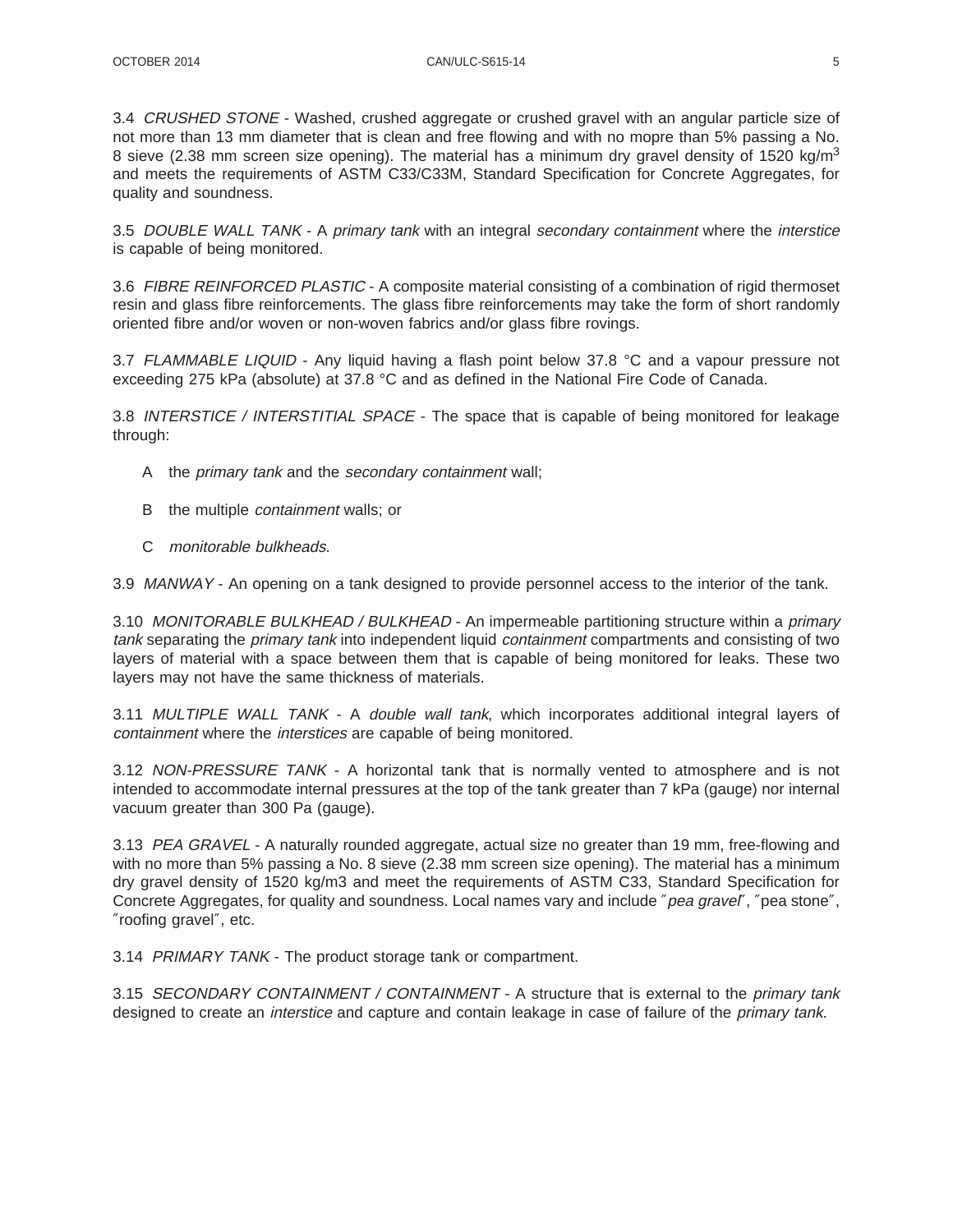# **4 CONSTRUCTION**

### **4.1 GENERAL**

4.1.1 Tanks that constructed in accordance with this Standard shall use *fibre reinforced plastic* materials formed to the required shape.

4.1.2 Tanks shall be capable of being anchored against upheaval by ground water levels higher than the top of the tank.

4.1.3 Tanks meeting the requirements of this Standard shall be designed for burial with a maximum depth of 2.1 m of backfill above the tank, unless specifically tested for greater depth of burial.

4.1.4 The tank shall be constructed in accordance with the applicable requirements of this Standard.

4.1.5 Multi-compartment tanks shall be provided with monitorable bulkheads.

4.1.6 The interstice of monitorable bulkheads for multiple compartment tanks shall be tested in accordance with the requirements of double wall tanks.

4.1.7 All containment spaces shall cover a minimum of 300° of the circumferential surface area of the primary tank, or a surface area corresponding to 95% of the internal volume of the *primary tank*, whichever is greater, including 100% coverage of the *primary tank* heads and excluding the area immediately adjacent to the tank fittings and manways.

NOTE: The *authority having jurisdiction* may require that the tank have 360° containment except for the areas penetrated by fittings and manways.

4.1.8 Each containment space shall provide a continuous interstice.

4.1.9 The actual capacity of a completed tank shall be not less than the nominal capacity but not more than the nominal capacity plus 2.5%.

#### **4.2 ACCESS TO LEAK MONITORING**

4.2.1 Access to the *interstice*, used for monitoring shall be available at ground level through a suitable connection or access chamber.

#### **4.3 VENT OPENINGS**

4.3.1 Each tank or each compartment of a multi-compartment tank (as the case may be) shall have provisions for venting. This entails the provision for the attachment of a vent pipe of a size not less than that specified in Table 1.

#### **4.4 LIFTING**

4.4.1 All tanks shall be equipped with a clearly identified lifting method, as described in the manufacturer's Installation Instructions.

4.4.2 Where lifting lugs are used, they shall be in accordance with the requirements of Subsection 5.5, Lifting Lugs. The lifting lugs shall be located in such a manner as to allow the tank to be lifted in an essentially horizontal attitude.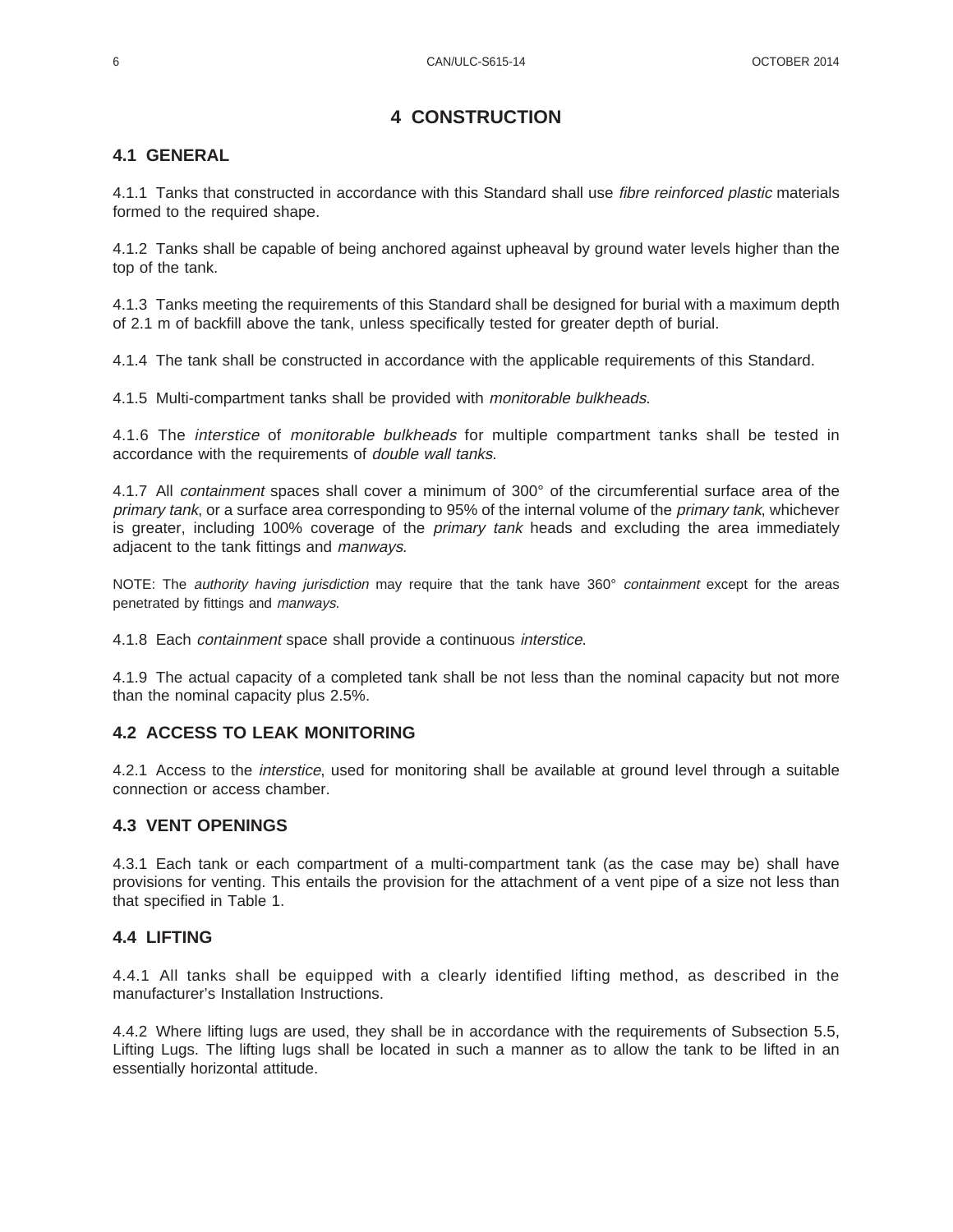4.4.3 When multiple lugs are required for lifting, a label shall be included adjacent to at least one lug identifying the minimum number of lugs required for lifting.

4.4.4 The lifting lugs shall incorporate a minimum 50 mm diameter hole or equivalent opening, and shall be so designed as to accommodate lifting hooks.

#### **4.5 MANWAYS**

4.5.1 When required, the *manway* shall have a minimum inside diameter of 560 mm and shall have the flange located at a minimum of 100 mm, above the interior top at the vertical axis of the tank. The materials used for construction shall meet the structural and immersion performance requirements of this Standard.

4.5.2 Each *manway* shall be provided with a gasket not less than 3 mm in thickness which shall be of a material compatible with the stored product.

NOTE: The selection of the gasket needs to consider the product to be stored, as determined by the buyer, with reference to the gasket manufacturer's documentation.

#### **4.6 INTERNAL PROTECTION**

4.6.1 Deflection plates (also known as impact pads, or other shock absorbing devices), designed to prevent possible damage to the inside tank wall surface from repeated impact of dipsticks or other devices used to gauge tank contents, shall be installed under all openings potentially used as fill and gauging locations.

4.6.2 The tank shall have a deflection plate of steel at least 1.35 mm thick or aluminum at least 3.2 mm thick. The deflection plate shall be overlaid with 2 mm of the laminate used in the construction of the inner tank. The deflector plate shall be at least 230 mm wide, and at least 0.09  $m<sup>2</sup>$  in area under each opening.

#### **4.7 TANK CONNECTIONS**

4.7.1 Openings for tank connections of pipe with outside diameters up to and including 219 mm (NPS 8), shall be provided with:

- A Threaded steel flanges, or steel pipe couplings conforming to the latest revision of API 650, Standard for Welded Steel Tanks for Oil Storage, or ANSI/ASME B16.5, Pipe Flanges and Flanged Fittings NPS ½ through NPS 24 Metric / Inch Standard. For pipe outside diameters over 219 mm (NPS 8), connections shall be flanged and the wall thickness of the pipe shall be not less than 6.30 mm (See Figure 1); or
- B Flanges conforming to ANSI/ASME RTP-1, Standard for Reinforced Thermoset Plastic Corrosion Resistant Equipment.

4.7.2 The centre of all openings in a cylindrical tank shall be located not more than 305 mm from the longitudinal centre line in at the top of the tank. If the tank is spherical, the centre of all the openings shall be located within a 305 mm radius from the top centre of the tank.

4.7.3 The upper end of each pipe coupling or other fitting for pipe connection shall terminate above the top of the shell.

4.7.4 All flange connections shall be terminated 125  $\pm$ 25 mm above the interior top of the tank and be installed with bolt holes straddling the centre line.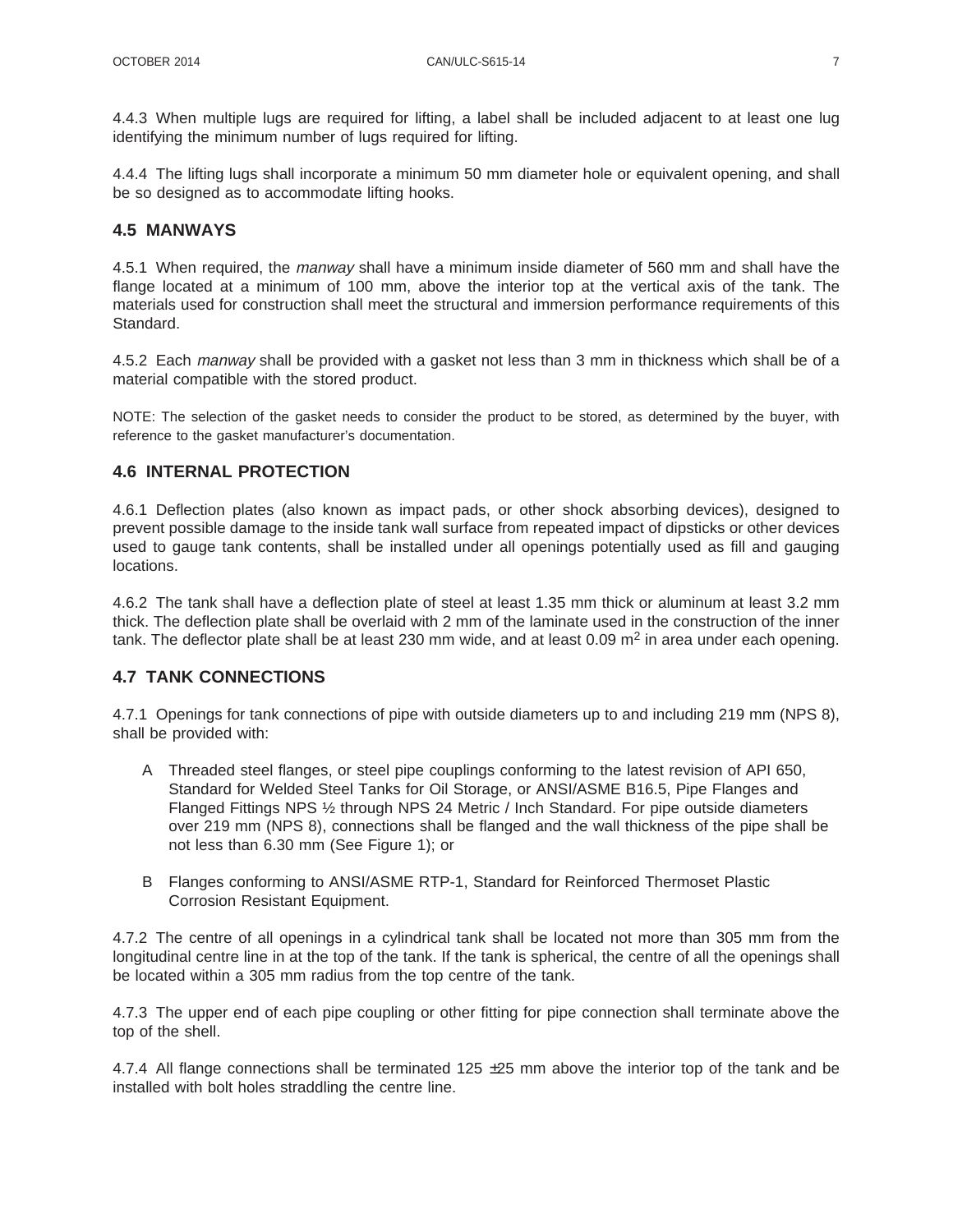4.7.5 All threaded openings shall be fitted at the manufacturer's plant with thread protectors or malleable or cast iron plugs. Where plugs are used, threads shall have temporary non-hardening sealing compound applied and the plugs shall be hand-tightened into the tank fittings. At least one temporary venting or shipping plug shall be used. It shall be plastic, malleable or cast iron painted red and shall be provided with the equivalent of a minimum 4.5 mm diameter opening to permit venting of the tank during transit and storage.

4.7.6 For shipping purposes only, all flanged openings shall be fitted with suitable flange protectors.

#### **4.8 SUPPLEMENTARY EQUIPMENT AND MANUALS**

4.8.1 The following items shall be provided by the tank manufacturer with each tank:

- A One gauge chart showing the capacity of the tank in litres, measured at 0.5 cm (or less) spacings from the bottom of the tank. Charts are to be based on the actual tank capacity and shall be accurate to  $\pm 0.5\%$ ; and
- B Two copies of the manufacturer's installation instructions, one of which shall be permanently attached to the exterior of the tank. See Section 8, Installation Instructions.

#### NOTE 1:

Where applicable, the installation instructions attached to the exterior of the tank may be a condensed version of the full installation instructions pertaining only to the burial instructions for the tank.

#### NOTE 2:

If agreed by the tank manufacturer and owner, certain supplementary equipment may be omitted to avoid unnecessary duplication of items where multiple tanks are to be installed.

#### **4.9 CORROSION PROTECTION**

4.9.1 All externally exposed metal parts, excluding lifting or guide lugs, shall be:

- A Coated with the same resin used to manufacture the tank of at least 0.25 mm thickness; or
- B Shall have corrosion protection in accordance with CAN/ULC-S603.1, Standard for External Corrosion Protection Systems for Steel Underground Tanks for Flammable and Combustible Liquids.

# **5 PERFORMANCE**

#### **5.1 GENERAL**

5.1.1 The largest length of each given tank diameter shall be tested in accordance with Subsections 5.2, Leakage Test through 5.7, Flood Loading. However, the same tank sample is not required to be subjected to all tests. For spherical tanks that differ only in diameter, only the largest diameter tank is required to be tested.

5.1.2 All references to values of pressure and vacuum, unless otherwise indicated, shall be considered "gauge".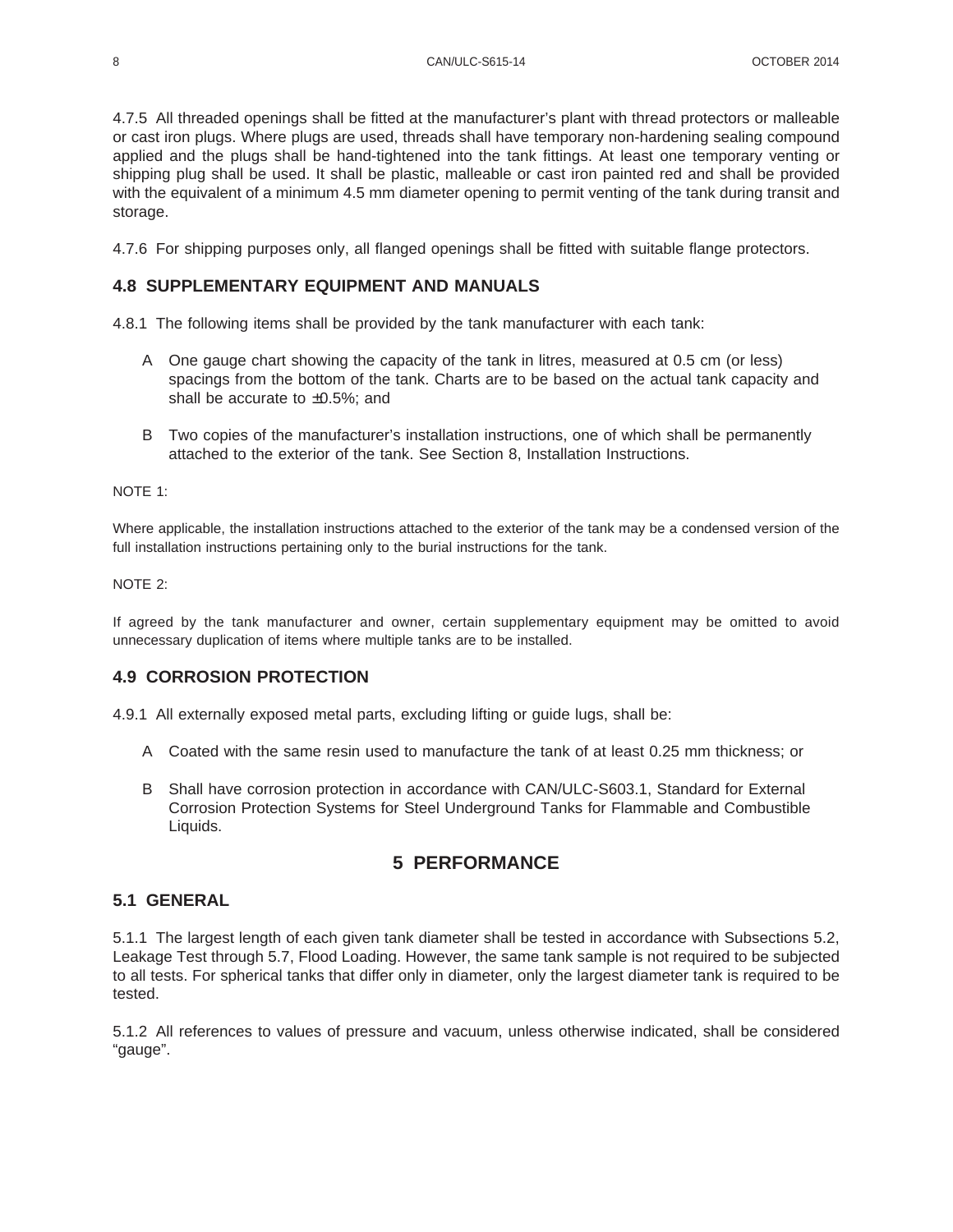#### **5.2 LEAKAGE TEST**

5.2.1 Single wall tanks shall be tested and proved tight against leakage by applying a minimum internal air pressure of 35 kPa (21 kPa for tanks larger than 3050 mm diameter). The test pressure shall be held for not less than 30 min. When the required pressure is achieved, the source of pressure shall be removed and the tank, including all joints and plugs, shall be tested for leakage with a soap solution or other acceptable liquid.

5.2.2 Double wall tanks, multiple wall tanks and multi-compartment tanks shall be checked for leakage by applying 35 kPa pressure or vacuum (21 kPa for tanks larger than 3050 mm diameter) to each interstitial space and/or monitorable bulkheads while all compartments of the primary tank are vented to atmosphere. When the required pressure is achieved, the source of pressure shall be removed and the test pressure or vacuum shall be held for 30 min without loss or gain of 1.0 kPa.

5.2.3 As an alternative to Clause 5.2.2, and where pressure is used to check for leakage of the tank, the primary and exterior wall of the tank may be checked for leakage by application of a soap solution to both the interior surface of each compartment of the *primary tank* and the exterior surface of the tank and checked for bubbles. Any wall not capable of soap testing will require the pressure or vacuum test in accordance with Clause 5.2.2.

NOTE: Vacuum or pressure levels may be adjusted to compensate for changes in temperature or atmospheric pressure that occur during the test period in accordance with the Ideal Gas Law  $(PV = nRT)$ .

#### **5.3 TANK INTEGRITY TESTING**

5.3.1 The empty sample of a *primary tank* or each compartment of a multi-compartment tank and simultaneously the *interstitial space* of a *double wall tank* or *multiple wall tank*, if applicable, shall be subjected to a continuous internal pressure or vacuum of not less than 35 kPa (21 kPa for tanks larger than 3050 mm diameter) for a period not less than 30 min. The tank shall not collapse and the *interstitial* space and/or space between monitorable bulkheads and the tank shall not leak when tested in accordance with the requirements of Subsection 5.2, Leakage Test, as applicable.

5.3.2 Each interstice of a double wall or multiple wall tank shall be tested by connecting a vacuum or pressure source to the interstice, depending on the intended method of monitoring, at a vacuum or pressure not less than 1.5 times the manufacturer's recommended monitoring vacuum or pressure. The developed vacuum or pressure shall be maintained for not less than 30 min. The tank shall not collapse and the interstitial space and/or space between monitorable bulkheads and the tank shall not leak when tested in accordance with the requirements of Subsection 5.2, LeakageTest, as applicable.

5.3.3 Each interstice of a *double wall* or multiple wall tank intended for liquid filled monitoring shall be tested at a pressure equal to 1.5 times the static pressure developed when filled in accordance with the manufacturer's printed instructions and maintained for a minimum of 30 min. The tank shall not leak when tested in accordance with the requirements of Subsection 5.2, LeakageTest, as applicable or as indicated by loss of liquid in the monitoring system if the *interstice* is tested by filling with liquid.

#### **5.4 MANWAYS**

5.4.1 Where *manway* assemblies are provided, the largest size *manway*, shall be assessed by including it in a performance tested tank design as provided for in this Standard.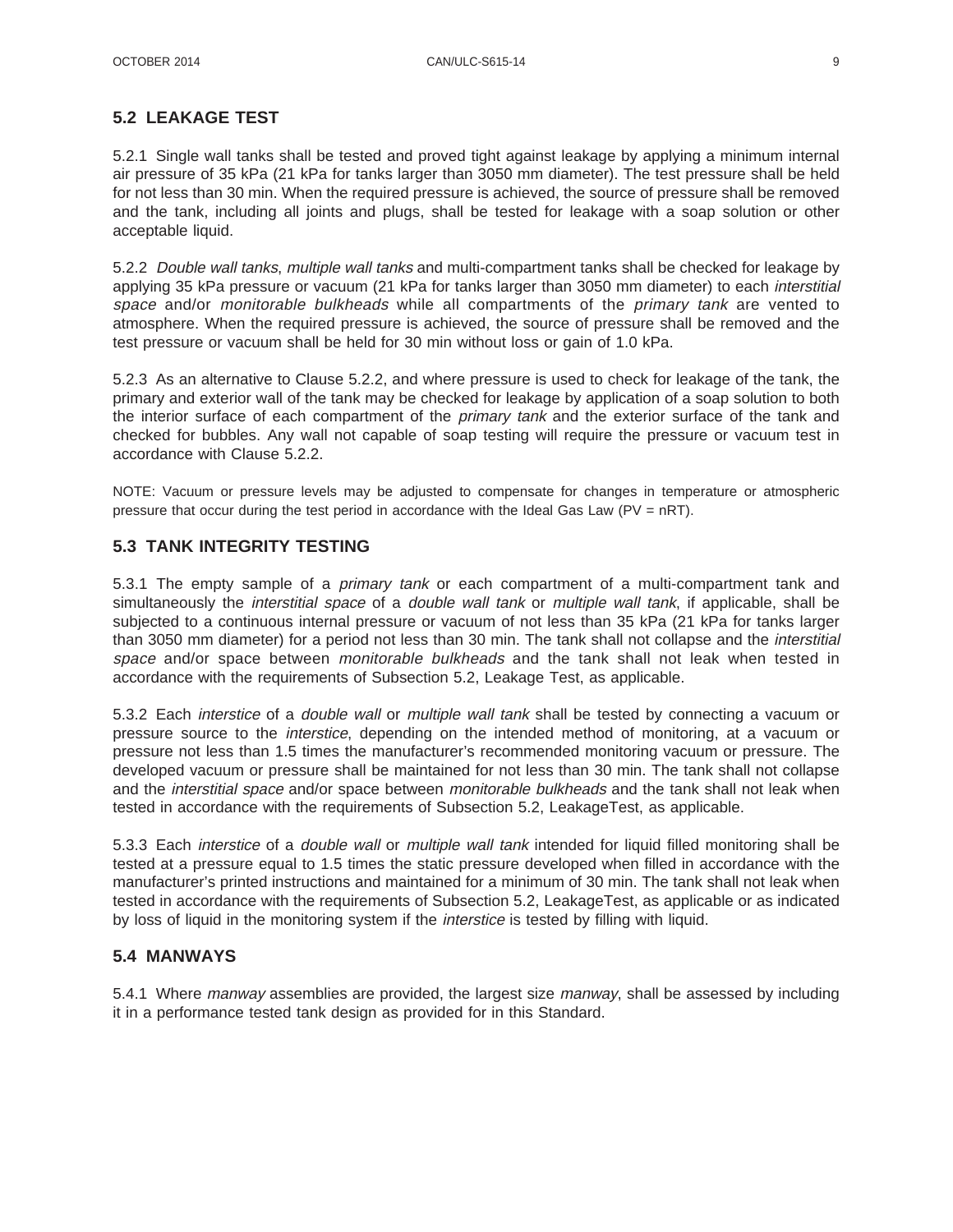#### **5.5 LIFTING LUGS**

5.5.1 The lifting lugs shall be designed to withstand a load equal to three times the mass of the empty tank without evidence of buckling or failure in accordance with Clause 5.5.2. The pull force equal to three times the mass of the tank shall be applied to the lifting lugs in an upward lifting direction and shall be maintained for 5 min.

5.5.2 The tank shall then be subjected to a pneumatic leakage test in accordance with Subsection 5.2, Leakage Test, as applicable, and there shall be no evidence of leakage.

#### **5.6 HYDROSTATIC PRESSURE**

5.6.1 The tank shall be designed to withstand hydrostatic testing at a pressure of 175 kPa (103 kPa for tanks larger than 3050 mm in diameter), with no evidence of rupture or leakage when conducted in accordance with the requirements of Clauses 5.6.2 and 5.6.3.

5.6.2 A sample tank complete with fittings and of the capacity and design for which acceptance is required, shall be placed on a 300 mm crushed stone or pea gravel bed. At the manufacturer's option, placement of the tank with backfill to a maximum of 25% of the vertical height of the tank shall be permitted to prevent bending of the tank due to static water load. The *primary tank* shall be filled with water and subjected to an internal hydrostatic pressure of 175 kPa (103 kPa for tanks larger than 3050 mm diameter), (measured at the top of the tank), which should be gradually applied in increments of 35 kPa and held for 5 min at each pressure level. This pressure shall be maintained for 60 min.

5.6.3 For multi-compartment tank bulkheads, a hydrostatic pressure of 175 kPa (103 kPa for tanks larger than 3050 mm in diameter) shall first be applied to one compartment, while the adjacent compartment is full of water and vented, as described in Clause 5.6.2. Then, after release of the pressure on one compartment, the same pressure shall be applied, in the same manner, to each other compartment. As an alternative, the tank may be buried for this test in accordance with Clause 5.7.2.

5.6.4 The sample tank shall then be emptied and then tested in accordance with Subsection 5.2, Leakage Test, as applicable.

#### **5.7 CONCENTRATED LOADING**

5.7.1 The tank shall be designed to withstand a concentrated load of 10 600 kg on the top centre line of the tank applied in the manner described in Clause 5.7.2 with no evidence of buckling or failure.

5.7.2 A sample tank in an empty condition shall be installed in a pit and anchored in accordance with the manufacturer's printed instructions. The tank shall then be backfilled with *crushed stone* or pea gravel to a level of 900 mm above the top centre line of the tank.

NOTE: Backfill materials other than pea gravel or crushed stone may be used at the specification of the manufacturer when the purpose of the test is to qualify the tank for installation in such alternate backfill materials.

5.7.3 Measurements of tank diameter shall be recorded at the approximate centre point of the tank, for comparison purposes, before and after the backfilling process and 18 h after the installation has been completed. The change in diameter shall not exceed ±1% of the original diameter.

5.7.4 While installed , the sample tank shall be subjected to a concentrated load of 10 600 kg at grade level applied through 480 by 480 mm contact area above the centre of the tank at the midpoint of its length for a minimum of 120 min.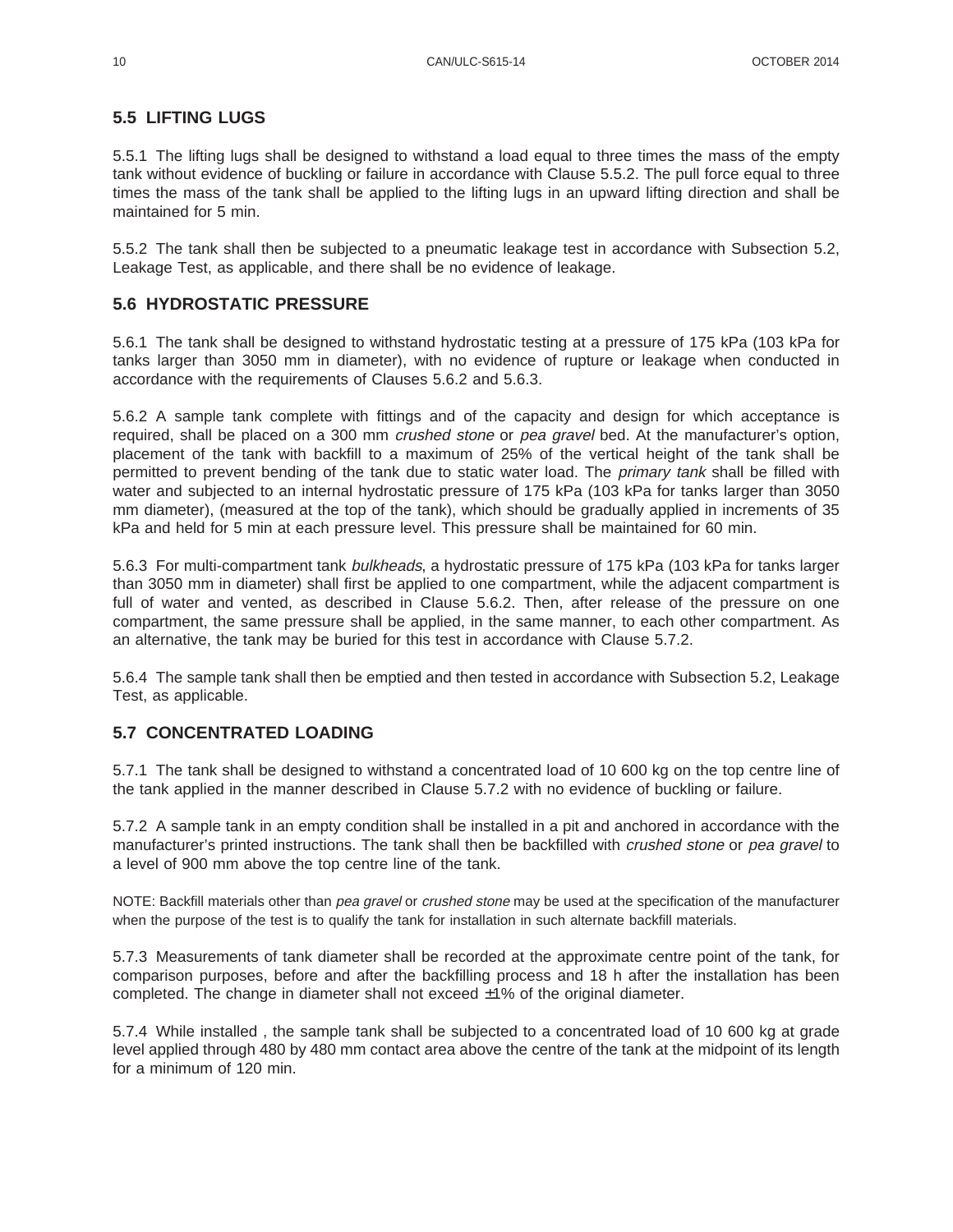5.7.5 After the test period, the load, and then backfill shall be removed and the tank examined for structural damage. As an alternative, this may be done at the completion of the flood loading test, as described in Subsection 5.8, Flood Loading.

5.7.6 The tank shall then be subjected to a leakage test in accordance with Subsection 5.2, Leakage Test, as applicable, and there shall be no evidence of leakage.

#### **5.8 FLOOD LOADING**

5.8.1 The tank shall be designed to withstand the unusual loading conditions resulting from flooding at the site and shall be tested as described in Clauses 5.8.2 through 5.8.7 with no evidence of buckling or failure. For *double wall* and *multiple wall tanks*, the *interstice* and the *primary tank* shall be manifolded during the test.

5.8.2 The sample tank, in an empty condition, shall be installed in accordance with Clause 5.7.2. The test pit shall be filled with water, level with the top of the backfill, and maintained in this condition for a period of 18 h.

5.8.3 Measurement of vertical diameter at the approximate centre point of the tank shall be recorded before and after flooding.

5.8.4 Following the 18 h test, the change in diameter shall not exceed  $\pm$ 1% of the original diameter before flooding.

5.8.5 Following the above test period, the sample tank shall be subjected to an internal vacuum of 35 kPa for a period of not less than 5 min while maintaining the conditions described in Clause 5.8.2.

5.8.6 The backfill shall be removed and the tank examined for structural damage.

5.8.7 The tank shall then be tested in accordance with Subsection 5.2, Leakage Test, as applicable. There shall be no evidence of leakage.

#### **5.9 TANK CONNECTIONS**

5.9.1 Each connection shall be capable of withstanding a torque applied in accordance with the test method described in Clauses 5.9.2 and 5.9.3 with no evidence of damage or leakage as a result of these tests.

5.9.2 Torque shall be applied to representative threaded connections attached to the shell of the sample tank, to the minimum values shown in Table 2.

5.9.3 The torque specified in Table 2 shall be applied in approximately 5 equal increments over a 10 min interval.

5.9.4 The tank and connections shall be examined for evidence of cracking, splitting or stripping of threads, or failure of the bond between the tank and a connection.

5.9.5 The tank shall then be subjected to an aerostatic leakage test in accordance with Subsection 5.2, Leakage Test, as applicable. There shall be no evidence of leakage.

5.9.6 Each connection shall be capable of withstanding a bending moment of 2700 N•m applied in accordance with the test method described in Clauses 5.9.7 and 5.9.8. There shall be no evidence of leakage or damage.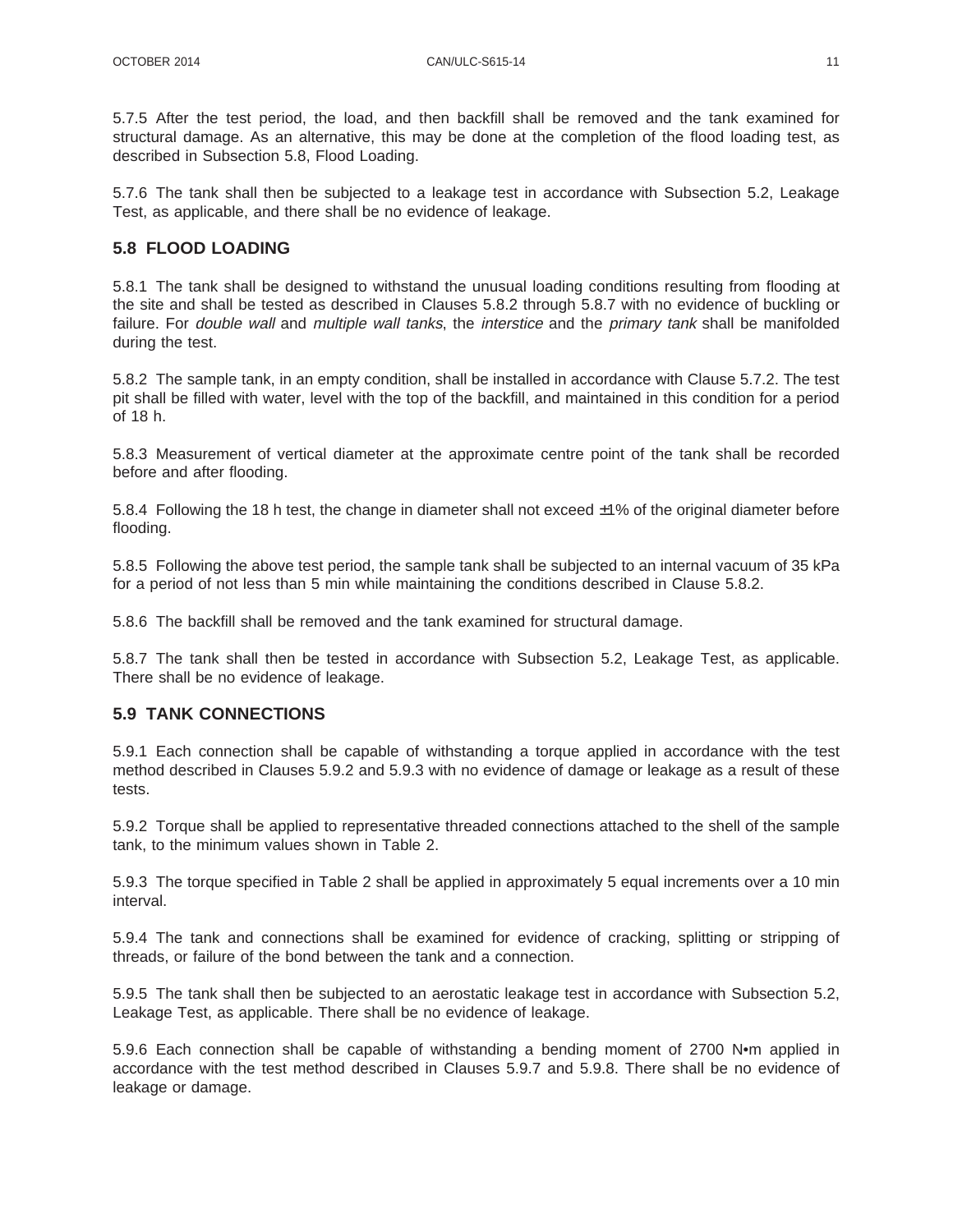5.9.7 A total bending moment of 2700 N•m acting in a vertical plane coincident with, or parallel to, the longitudinal axis of the tank, shall be applied to representative tank connections in approximately 5 equal increments over a 10 min interval.

5.9.8 A total bending moment of 2700 N•m acting in a vertical plane at right angles to the longitudinal axis of the tank, shall be applied to representative tank connections in approximately 5 equal increments over a 10 min interval.

5.9.9 The tank and connections shall be examined for evidence of cracking or splitting or failure of the bond between the tank and a connection.

5.9.10 The tank shall then be subjected to an pneumatic leakage test in accordance with Subsection 5.2, Leakage Test, as applicable. There shall be no evidence of leakage.

#### **5.10 IMMERSION**

5.10.1 All fibre reinforced plastic materials of tank construction shall be capable of withstanding the effects of deterioration resulting from the action of stored materials or surrounding soil conditions as described in this Subsection.

5.10.2 Except as determined in Clause 5.10.3, samples of the laminates employed in the construction of the primary tank and containment walls of a double wall or multiple wall tank shall be immersed in environments conforming to Table 3 for 180 d and shall retain at least 50% of their flexural strength values as obtained in the "As Received" condition when tested in accordance with ASTM D790, Test Methods for Flexural Properties of Unreinforced and Reinforced Plastics and Electrical Insulating Materials with the coupon tested with the tank interior surface in tension.

5.10.3 All materials which do not comprise the essential structural components of the tank shall retain sufficient physical properties to perform their intended functions after immersion in the environments described in Table 3.

5.10.4 Laminates as described in Clause 5.10.2 shall be cut into 130 mm by 230 mm test coupons. The edges shall be treated with resin to compensate for unrepresentative exposure when immersed in test environments. The test coupons shall be representative of longitudinal and circumferential fibre orientation.

5.10.5 Following the prescribed exposure period, the procedure for handling the test coupons after they are removed from the environments shall be in accordance with the procedure specified in ASTM C581, Standard Practice for Determining Chemical Resistance of Thermosetting Resins Used in Glass-Fiber Reinforced Structures Intended for Liquid Service.

5.10.6 Where the tank has been evaluated to be compatible with other flammable and combustible liquids in accordance with Clause 1.1 (D) and Table 3, it shall be marked in accordance with Sub-clause 7.1(J) or  $(K)$ .

# **6 PRODUCTION TESTS**

#### **6.1 LEAKAGE TEST**

6.1.1 Each primary tank, tank compartment and interstice shall be tested and proved tight against leakage in accordance with Subsection 5.2, Leakage Test.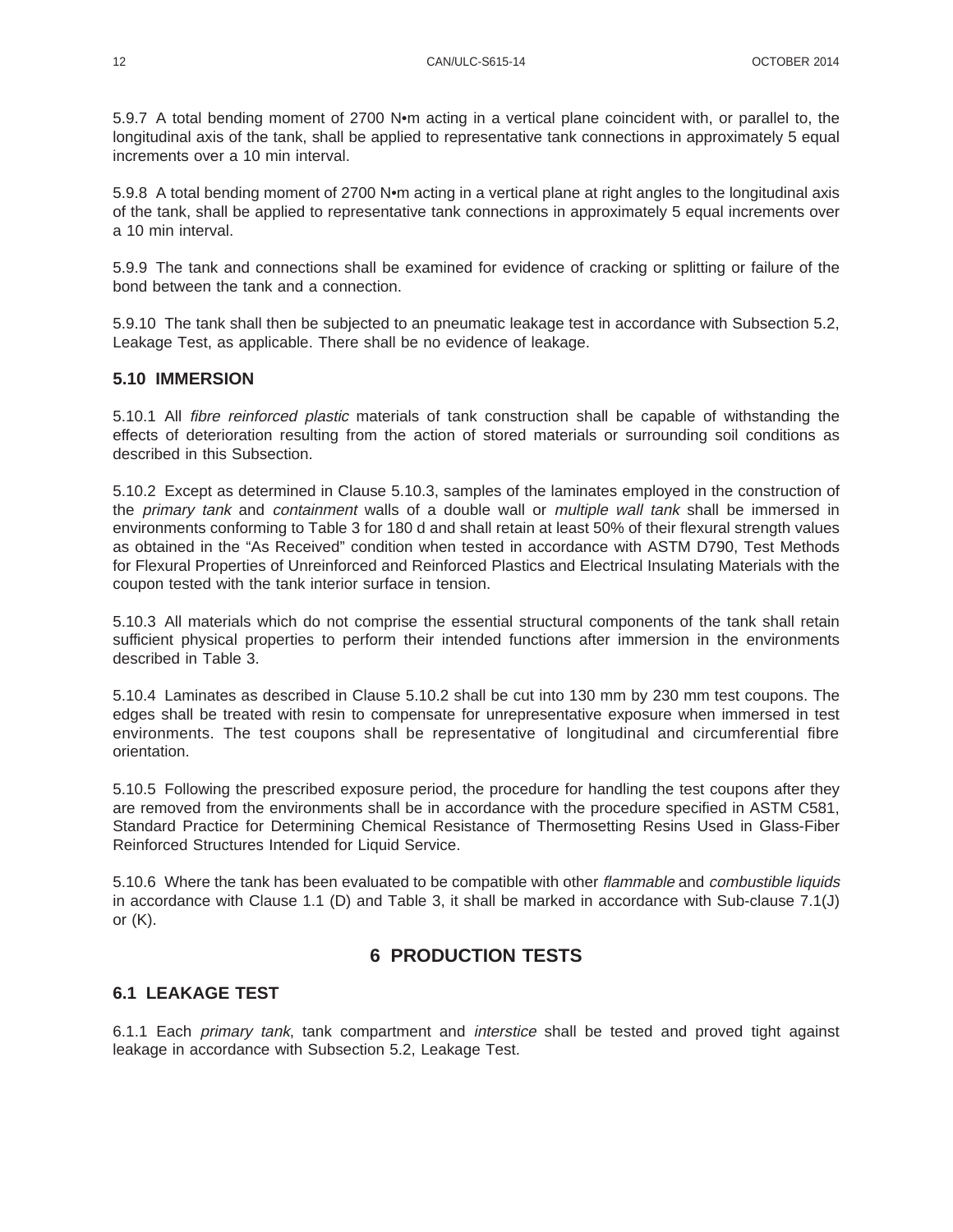#### **7 MARKING**

7.1 The following information shall be incorporated on a metal label or other materials of equivalent durability bonded to the tank and located on or within 150 mm of the top centre line:

- A "NAME OF TANK MANUFACTURER;
- B "SERIAL NUMBER OF TANK";
- C "SINGLE WALL TANK" or "DOUBLE WALL TANK", as applicable;
- D For *double wall tanks*, "CONTAINMENT WRAP IS  $X^{\circ}$ ", where X identifies the angular value;
- E "TANK CAPACITY IN LITRES";
- F "YEAR AND MONTH OF MANUFACTURE";
- G "MAXIMUM OPERATING VACUUM AND PRESSURE (kPa)";
- H "MANUFACTURER'S MAXIMUM OPERATING VACUUM AND PRESSURE (kPa EMPTY TANK)";
- I "COMPARTMENT TANK CAP: Comp 1 \* L; Comp 2 \* L (where applicable)";

\* Specify capacity;

J "SUITABLE FOR PETROLEUM PRODUCTS, OXYGENATES AND OXYGENATED FUEL BLENDS or X",

where X is the special fluid to which the tank has been tested in accordance with Table 3, part B; and

K Where the tank has been tested to Fuel Oil #6, in accordance with Table 3, part B, a marking shall be included to state:

"SUITABLE FOR STORAGE OF FUEL OIL #6 UP TO TEMPERATURE OF X °C".

where X is the temperature to which the tank has been tested to.

NOTE: Manufacturers should be aware that the *authority having jurisdiction* may also require that the mark of the certifying agency be included on each tank in an equivalent location as described above.

7.2 Each tank shall bear the following information in letters 25 mm high, in a contrasting colour:

- A "HANDLE WITH CARE DO NOT DROP" and « MANIPULER AVEC SOIN NE PAS LAISSER TOMBER »;
- B "LARGE STONES AND OTHER SHARP OBJECTS WILL DAMAGE THIS TANK" and

« LES GROSSES PIERRES ET LES OBJETS TRANCHANTS ENDOMMAGERONT CE RÉSERVOIR »;

C "FOLLOW MANUFACTURER'S INSTALLATION INSTRUCTIONS" and « RESPECTER LES INSTRUCTIONS D'INSTALLATION DU FABRICANT»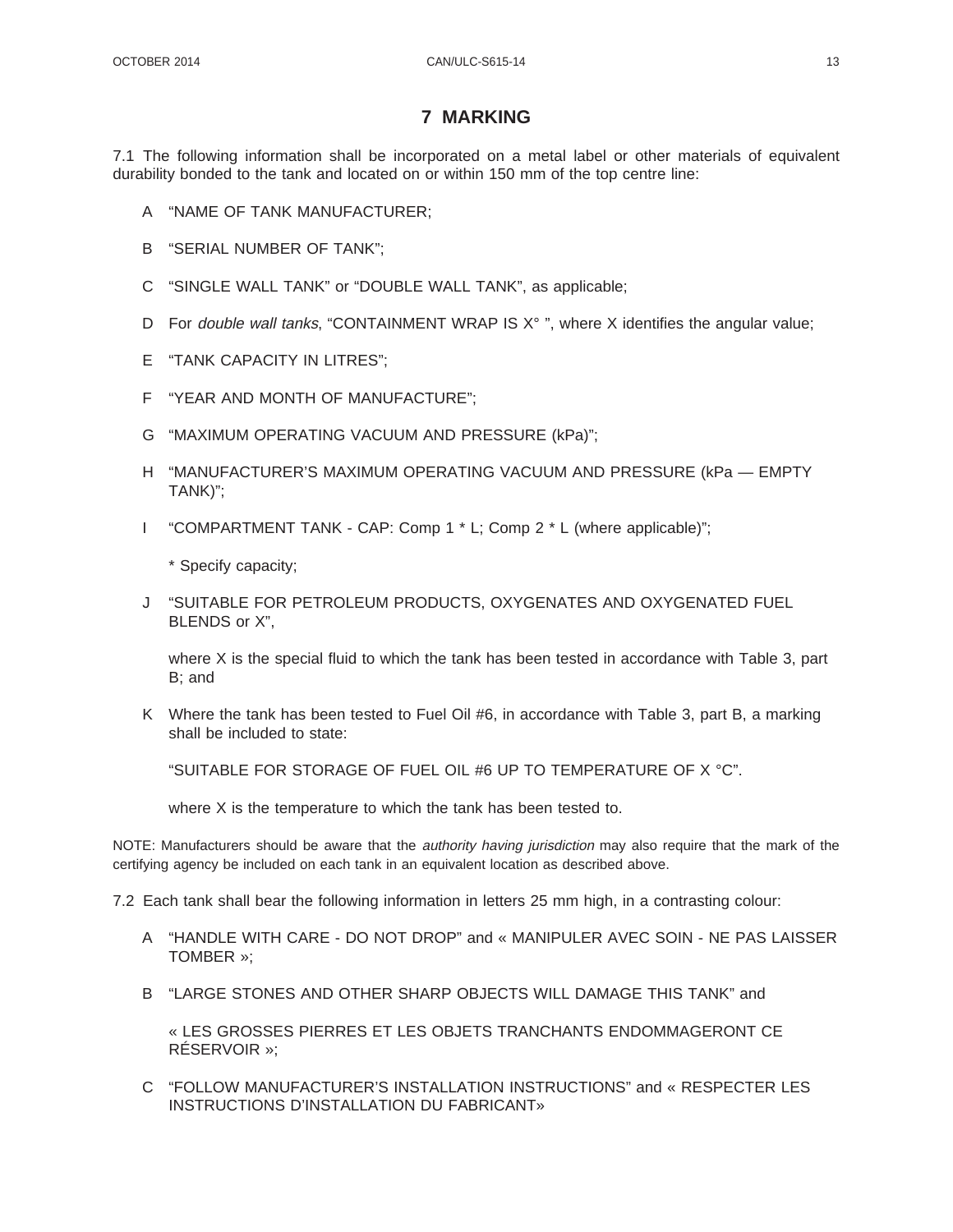- D "REMOVE SHIPPING PLUGS AND THREAD PROTECTORS" and « ENLEVER LES CAPUCHONS DE PROTECTION ET LES PROTECTEURS DE FILETS »;
- E "MAXIMUM TANK WEIGHT \* kg" and « MASSE MAXIMALE DU RÉSERVOIR \* kg » (located at the lifting lugs of the tank) \* Specify weight;
- F "MAXIMUM TEST PRESSURE X kPa" and « PRESSION MAXIMALE DE L'ESSAI X kPa », in which X is 35 kPa for tanks 3050 mm in diameter or less and 21 kPa for tanks larger than 3050 mm in diameter;
- G "ENSURE THAT THE STORED PRODUCT IS COMPATIBLE WITH THE CONSTRUCTION MATERIAL, INCLUDING GASKETS"; and
- H "MAXIMUM BURIAL DEPTH TO TANK TOP X m"

7.3 Each *double wall tank*, where applicable shall be clearly marked in letters 25 mm minimum height, of a contrasting colour with the following information:

A ″DOUBLE WALL TANK -- VACUUM IS DRAWN BETWEEN WALLS -- IF GAUGE READING IS LESS THAN \* kPa VACUUM -- CONTACT MANUFACTURER PRIOR TO TANK INSTALLATION″ (located at the negative pressure (vacuum) gauge when applicable);

\* Specify vacuum pressure

- B ″THIS TANK IS EQUIPPED WITH A FACTORY ATTACHED PERMANENT VACUUM MONITOR -- FOLLOW TANK MANUFACTURER'S INSTRUCTIONS″;
	- or
- C "THIS TANK IS EQUIPPED WITH LIQUID MONITORING -- FOLLOW TANK MANUFACTURER'S INSTRUCTIONS" (located at factory attached monitor, when applicable).

7.4 Where multiple lugs are required for lifting, a label must be included adjacent to at least one lug identifying the minimum number of lugs required for lifting.

# **8 INSTALLATION INSTRUCTIONS**

8.1 Complete installation instructions and maintenance recommendations shall accompany each tank and shall include but not be limited, to the following information:

- A Instruction that the tank installer shall consult with the *authority having jurisdiction* to ensure that the requirements of this Standard as well as all the Federal, Provincial and Local Codes are met prior to installation;
- B Base preparation and backfill requirements;
- C Installation and use, such as burial depth, monitoring type, maximum vacuum or pressure for leak testing and monitoring;
- D Requirement that the stored product and gaskets are compatible with the material of construction, including temperature limitations;
- E Lifting and handling instructions, including the use of spreader bars, when necessary; and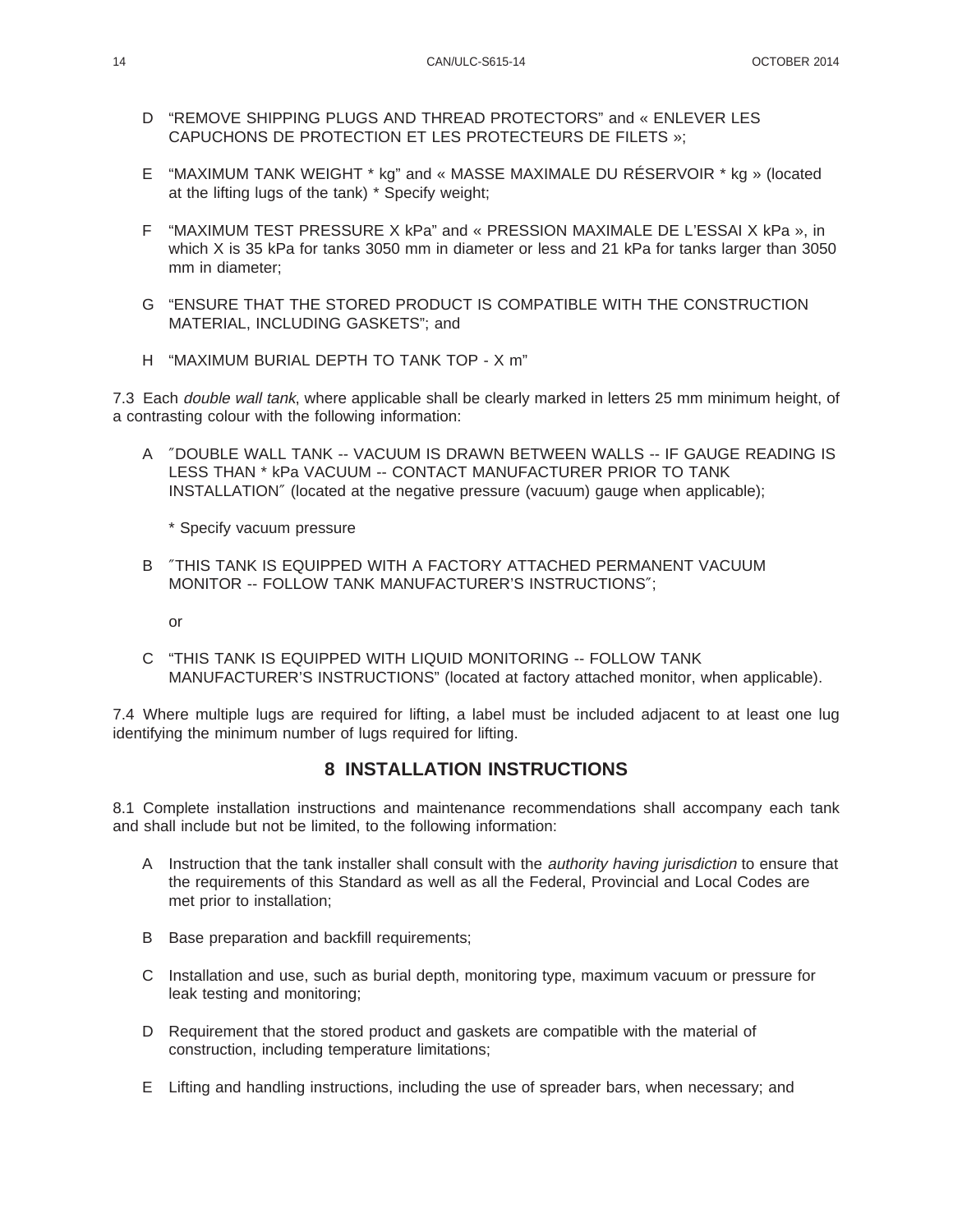# F Venting.

Refer also to Appendix B (Informative), Installation Instructions.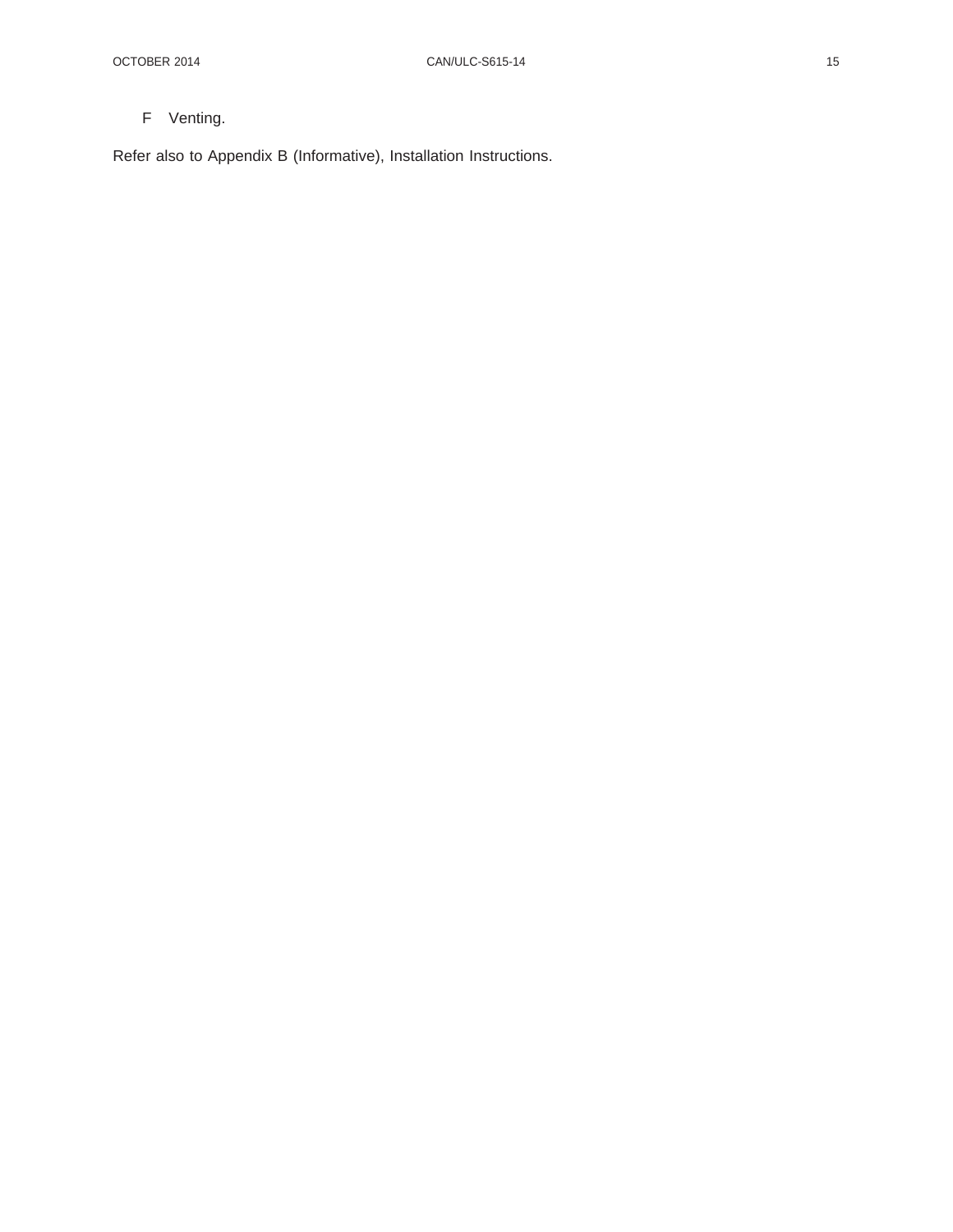#### **TABLES**

### **TABLE 1**

#### **VENT PIPE SIZES**

#### (Reference: Clause 4.3.1)

| MAXIMUM NOMINAL CAPACITY OF TANK<br>◟ | MINIMUM SIZE OF VENTS<br><b>NPS</b> |
|---------------------------------------|-------------------------------------|
| 2 500                                 | $1 - 1/4$                           |
| 10 000                                | $1 - 1/2$                           |
| 35 000                                |                                     |
| 75 000                                | $2 - 1/2$                           |
| 250 000                               |                                     |

NOTE: For guidance in sizing the vent piping, refer to Appendix C (Informative), Guidelines for Minimum Vent Line Internal Diameters - Millimetres (versus flow rate and pipe length).

### **TABLE 2**

#### **MINIMUM TORQUE STRENGTH OF FITTINGS**

(Reference: Clauses 5.9.2 and 5.9.3)

| PIPE SIZE<br><b>NPS 40</b> | <b>TORQUE</b><br>N•m |
|----------------------------|----------------------|
|                            | 373                  |
| $2 - 1/2$                  | 395                  |
|                            | 407                  |
| $3 - 1/2$                  | 418                  |
|                            | 429                  |
| ี                          | 475                  |
|                            | 520                  |

#### **TABLE 3**

#### **IMMERSION TEST**

(Reference: Clauses 5.10.2, 5.10.3, 5.10.6 and 7.1(K))

| <b>TEST LIQUIDS OR ENVIRONMENT</b>     | TEMP.<br>$^{\circ}C$ | <b>SINGLE WALL</b><br><b>TANK</b> | DOUBLE WALL OR MULTIPLE WALL<br><b>TANK</b> |                                         |
|----------------------------------------|----------------------|-----------------------------------|---------------------------------------------|-----------------------------------------|
|                                        |                      |                                   | <b>PRIMARY TANK</b>                         | <b>ADDITIONAL</b><br><b>CONTAINMENT</b> |
| PART A. GENERAL TEST FUELS             |                      |                                   |                                             |                                         |
| <b>ASTM Reference Fuel F</b>           | 40 $\pm$ 2 °C        | X                                 | X                                           | X                                       |
| CE25a <sup>1</sup>                     | 40 $\pm$ 2 °C        | X                                 | X                                           | X                                       |
| CE85a <sup>1</sup>                     | 40 $\pm$ 2 °C        | X                                 | X                                           | X                                       |
| FB <sub>25a</sub>                      | 40 $\pm$ 2 °C        | X                                 | X                                           | X                                       |
| PART B. SPECIAL USE MARKED FOR RATINGS |                      |                                   |                                             |                                         |
| E100                                   | 40 $\pm$ 2 °C        | X                                 | X                                           | X                                       |
| <b>B100a</b>                           | 40 $\pm$ 2 °C        | Χ                                 | X                                           | X                                       |
| <b>MeOH</b>                            | 40 $\pm$ 2 °C        | X                                 | X                                           | X                                       |
| Fuel Oil #6                            | $***$                | Χ                                 | X                                           | Χ                                       |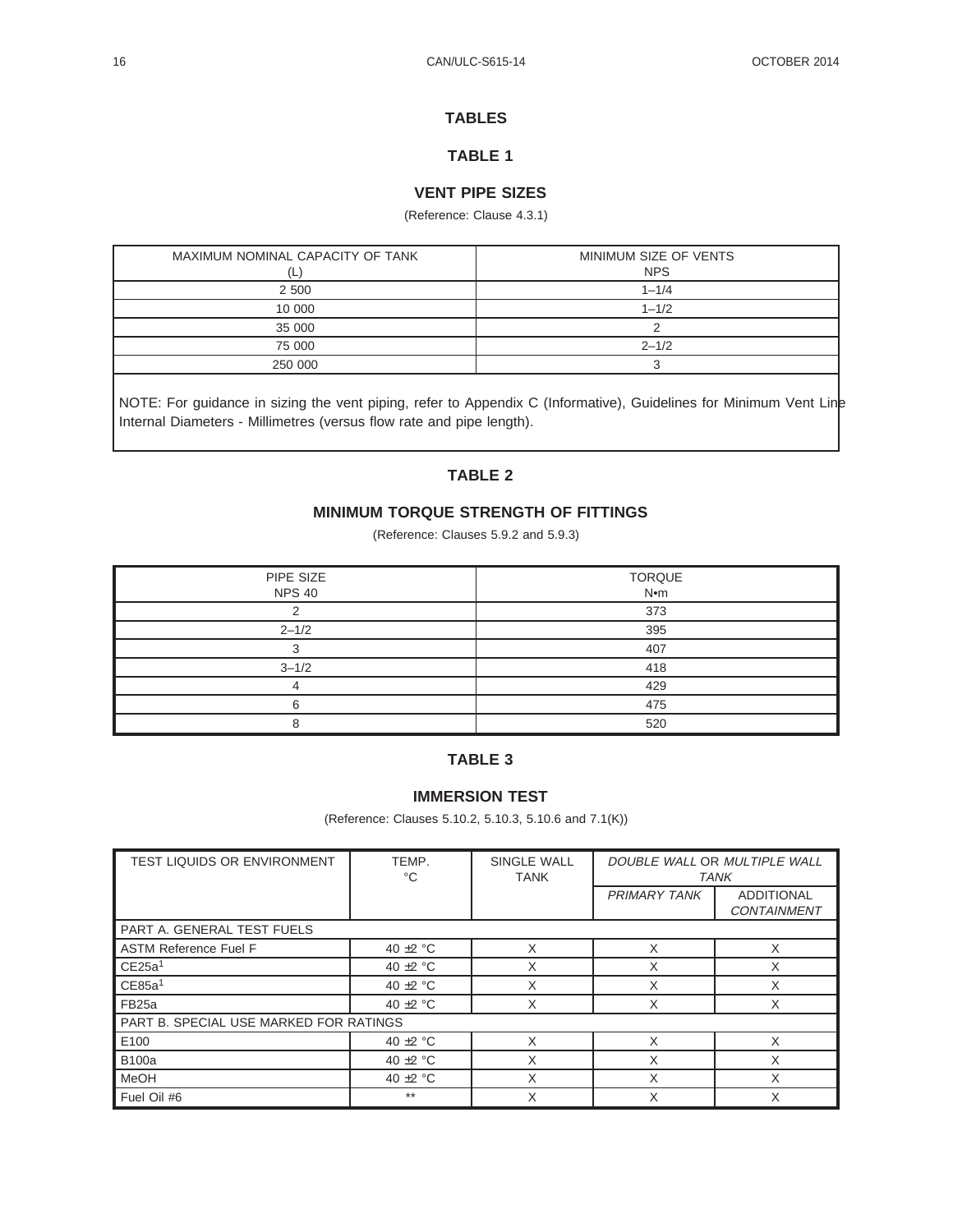# **IMMERSION TEST (Continued)**

| PART C. EXTERNAL SOIL AND ENVIRONMENTAL FLUIDS                                                                                                                                                                                                                                                                                                                                                                                                                                                                                |       |          |  |          |
|-------------------------------------------------------------------------------------------------------------------------------------------------------------------------------------------------------------------------------------------------------------------------------------------------------------------------------------------------------------------------------------------------------------------------------------------------------------------------------------------------------------------------------|-------|----------|--|----------|
| pH 10 Sodium Carbonate - Sodium<br>Bicarbonate <sup>2</sup>                                                                                                                                                                                                                                                                                                                                                                                                                                                                   | 23 °C | $\times$ |  | $\times$ |
| Saturated Sodium Chloride                                                                                                                                                                                                                                                                                                                                                                                                                                                                                                     | 23 °C | X        |  | $\times$ |
| Sulphuric Acid Dilute - pH 3                                                                                                                                                                                                                                                                                                                                                                                                                                                                                                  | 23 °C | X        |  | X        |
| NOTES:<br>** - in accordance with the manufacturer's rating $+10$ °C<br>$X =$ Immersion Test Required<br>(1) The "C" prefix indicates the use of ASTM Reference Fuel C as a standardized test fluid to represent<br>gasoline; Fuel C is comprised of 50% isooctane and 50% toluene as defined in ASTM D471, Standard<br>Test Method for Rubber Property - Effect of Liquids; and The "a" suffix indicates use of<br>aggressive ethanol test fluid made through the introduction of defined amounts of water, sodium chloride, |       |          |  |          |
| sulphuric acid and glacial acetic acid in accordance with SAE J1681, Gasoline, Alcohol and Diesel<br>Surrogates for Materials Testing.<br>(2) A pH of 10 is to obtained by mixing 10.6 g/L of sodium carbonate and 8.4 g/L of sodium bicarbonate.<br>A pH meter is to be used and the ratio of sodium carbonate to sodium bicarbonate is to be adjusted to<br>obtain a pH of 10. The pH value is to be checked several times during the test.                                                                                 |       |          |  |          |
| Please refer to Appendix D (Informative), Test Fuel Formulations, for more information.                                                                                                                                                                                                                                                                                                                                                                                                                                       |       |          |  |          |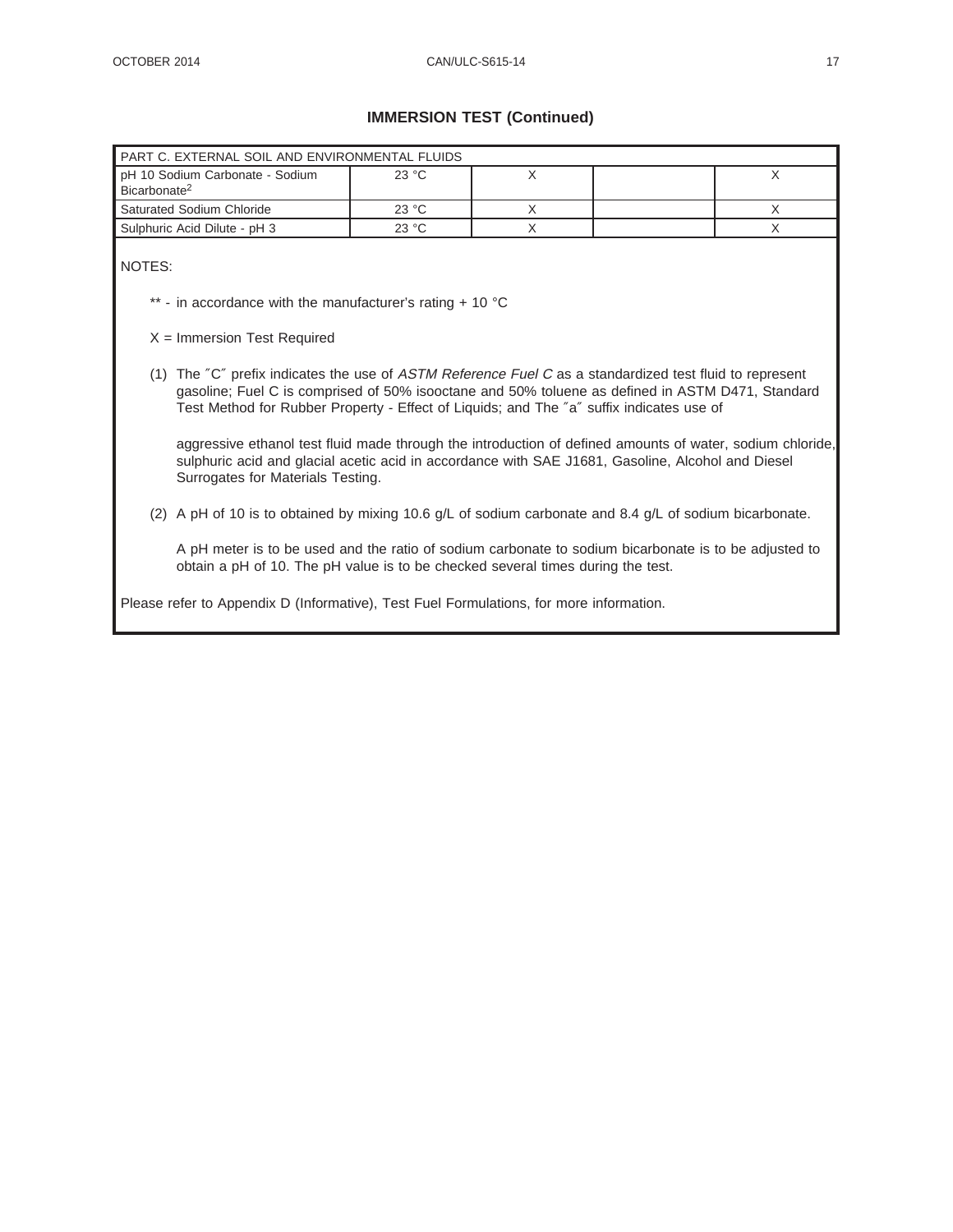#### **FIGURES**





su0657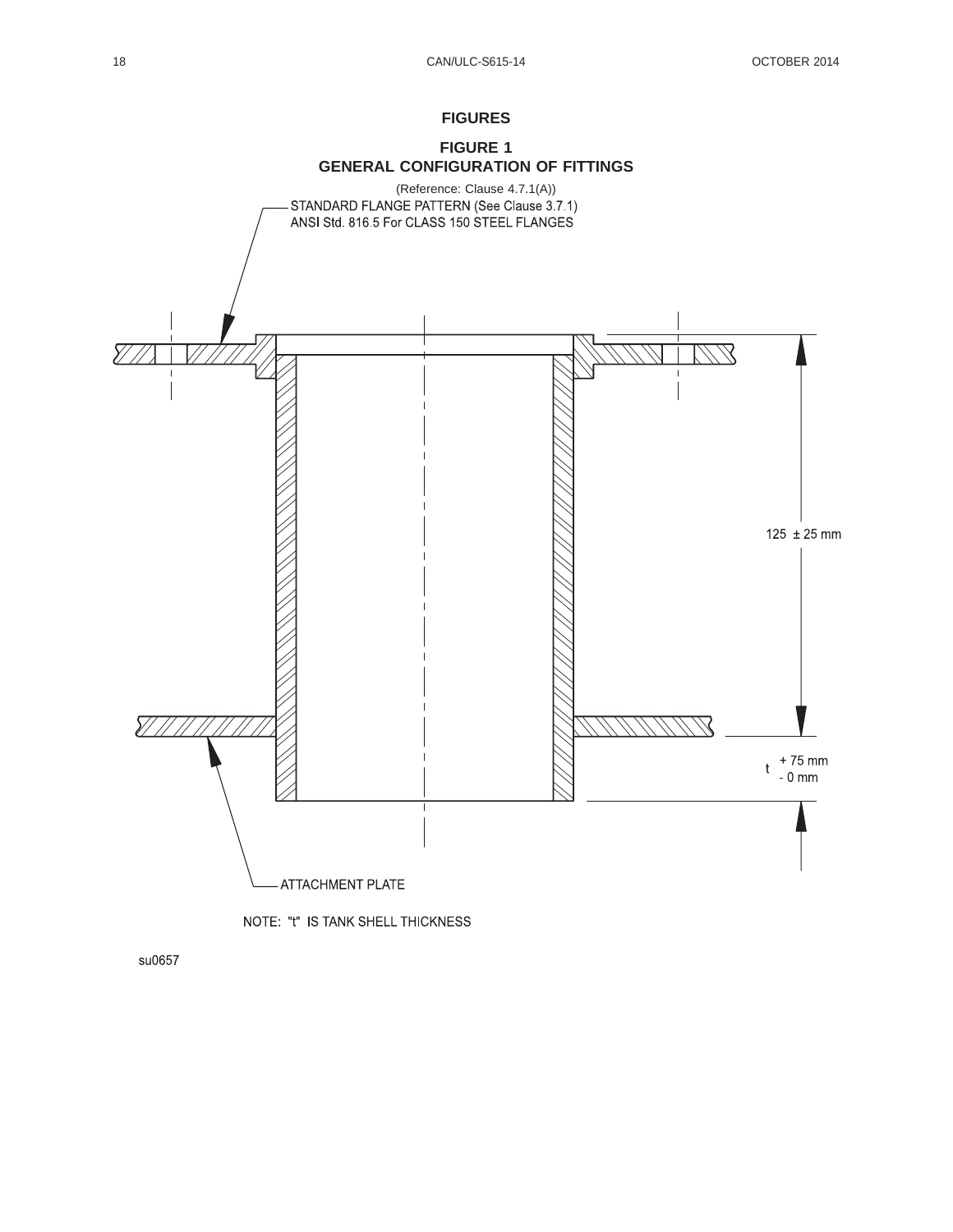# **APPENDIX A (INFORMATIVE)**

# LIST OF STANDARDS ON FUELS AND OTHER FLAMMABLE AND COMBUSTIBLE LIQUIDS

A1.1 The tanks covered by this Standard are intended for the storage of flammable and combustible liquids that have been formulated in accordance with, but not limited to, the following Standards and are to be tested to the appropriate test fuels:

| PETROLEUM PRODUCTS,<br><b>OXYGENATED FUEL</b><br><b>BLENDS AND</b><br>OXYGENATES <sup>1</sup>                                                                     | <b>TEST FUELS</b>                                                                                               | ASTM AND CGSB STANDARDS                                                                                                                                                                                                                                                                                                                                                                                                                                                                                                                                                                                                                                                                    |
|-------------------------------------------------------------------------------------------------------------------------------------------------------------------|-----------------------------------------------------------------------------------------------------------------|--------------------------------------------------------------------------------------------------------------------------------------------------------------------------------------------------------------------------------------------------------------------------------------------------------------------------------------------------------------------------------------------------------------------------------------------------------------------------------------------------------------------------------------------------------------------------------------------------------------------------------------------------------------------------------------------|
| PETROLEUM PRODUCTS                                                                                                                                                |                                                                                                                 |                                                                                                                                                                                                                                                                                                                                                                                                                                                                                                                                                                                                                                                                                            |
| Includes petroleum<br>hydrocarbon fuels with low<br>bio-blends per Specs and<br>similar flammable or<br>combustible liquid petroleum<br>derivatives, such as fuel | <b>ASTM Reference Fuel C</b><br>(Gasoline)<br>(Class I flammable liquids)<br><b>ASTM Reference Fuel F</b>       | · CAN/CGSB 3.5, Automotive Gasoline<br>• ASTM D910, Standard Specification for Aviation Gasolines<br>• ASTM D7719, Standard Specification for High-Octane<br><b>Unleaded Fuel</b><br>• CAN/CGSB 3.18, Diesel Fuel for Locomotive-Type Medium-                                                                                                                                                                                                                                                                                                                                                                                                                                              |
| components (cetane, hexane,<br>heptane, etc.), and oils<br>(lubricating, hydraulic,<br>machine, etc.).                                                            | (Diesel/Fuel Oil)<br>(Class II & III combustible<br>liquids)                                                    | <b>Speed Diesel Engines</b><br>· CAN/CGSB 3.2, Heating Fuel Oil<br>• CAN/CGSB 3.3-2014, Kerosene<br>· CAN/CGSB 3.6, Off-Road Diesel Fuel<br>• CGSB 3.11, Naval Distillate Fuel<br>• CAN/CGSB 3.1, Diesel Fuel for Locomotive-Type Medium-<br>Speed Diesel Engines<br>• CAN/CGSB 3.22, Wide-Cut Type Aviation Turbine Fuel<br>(Grade JET B)<br>• CAN/CGSB 3.23, Aviation Turbine Fuel (Grades JET A and<br>$Jet A-1)$<br>• CAN/CGSB 3.24, Aviation Turbine Fuel (Military Grades<br>F-34 and F-44)<br>· CAN/CGSB 3.2, Naphtha Fuel                                                                                                                                                          |
|                                                                                                                                                                   |                                                                                                                 | • CAN/CGSB 3.517, Automotive (On-road) Diesel Fuel<br>• ANSI/ASTM D396, Standard Specification for Fuel Oils<br>• ANSI/ASTM D975, Standard Specification for Diesel Fuel<br>Oils<br>• ASTM D1655, Standard Specification for Aviation Turbine<br>Fuels<br>• ANSI/ASTM D3699, Standard Specification for Kerosene<br>• ASTM D4304, Standard Specification for Mineral and<br>Synthetic Lubricating Oil Used in Steam or Gas Turbines<br>• ASTM D4814, Standard Specification for Automotive Spark-<br>Ignition Engine Fuel<br>• ASTM D6158, Standard Specification for Mineral Hydraulic<br>Oils<br>• ASTM D6615, Standard Specification for Jet B Wide-Cut<br><b>Aviation Turbine Fuel</b> |
|                                                                                                                                                                   | #6 Fuel Oil<br>(Special Option)<br>(Tested to the temperature<br>rating provided by the<br>manufacturer +10 °C) | • CAN/CSA-A123.3, Asphalt Saturated Organic Roofing Felt<br>• Bunker fuel<br>• Asphalt / tar                                                                                                                                                                                                                                                                                                                                                                                                                                                                                                                                                                                               |
| OXYGENATED FUEL BLENDS                                                                                                                                            |                                                                                                                 |                                                                                                                                                                                                                                                                                                                                                                                                                                                                                                                                                                                                                                                                                            |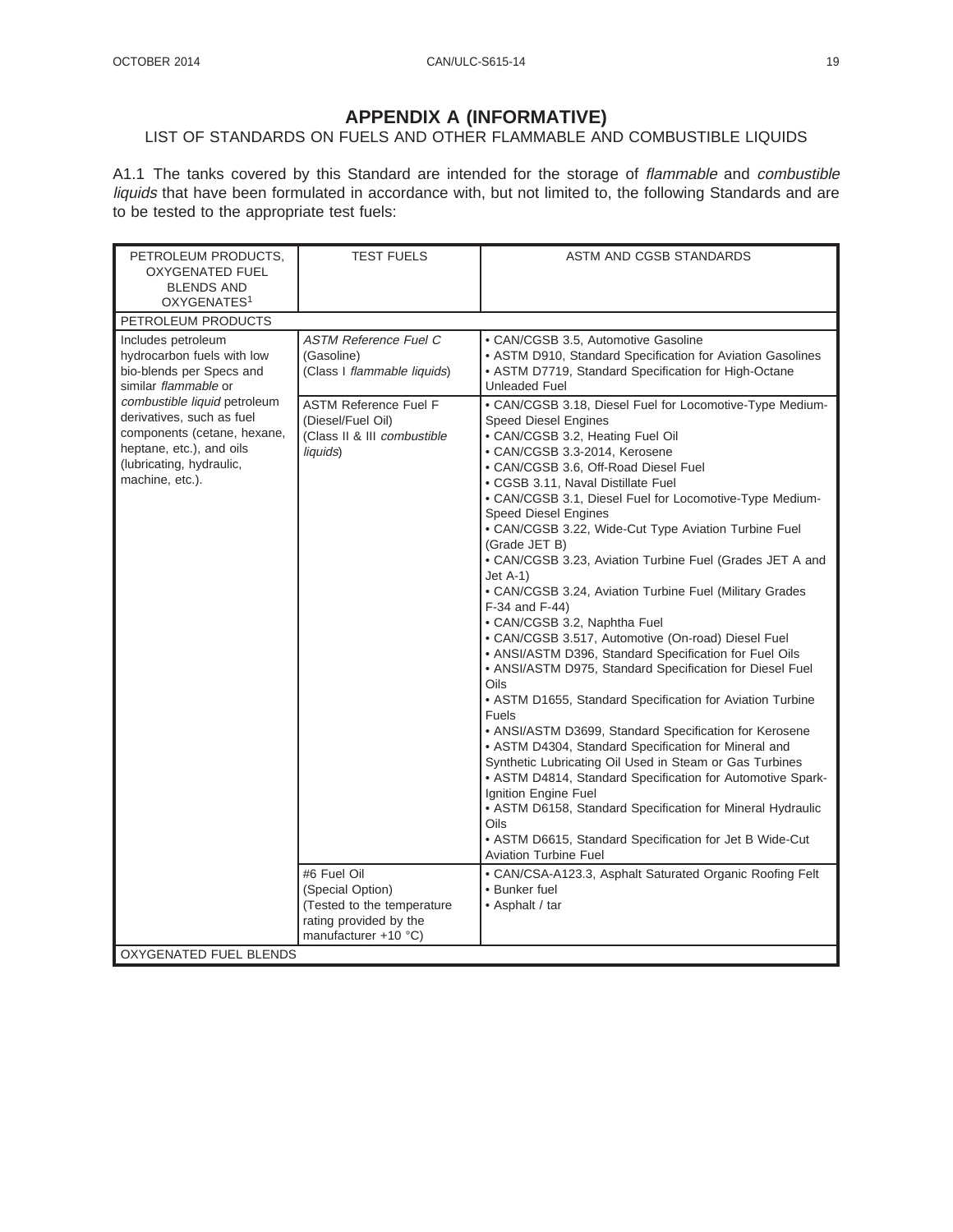# **Table (Continued)**

| Includes all "Petroleum<br>Products" liquids; plus<br>petroleum hydrocarbon fuels<br>with low-biofuels blends. For                                                       | CE25a<br>(Class I flammable liquids)<br>(EtOH Blends)                                                  | • CAN/CGSB-3.511, Oxygenated Automotive Gasoline<br>Containing Ethanol (E1-E10)<br>• ASTM D4806, Denatured Fuel Ethanol for Blending with<br>Gasoline for Use as Automotive Spark-Ignition Engine Fuel                                    |  |
|--------------------------------------------------------------------------------------------------------------------------------------------------------------------------|--------------------------------------------------------------------------------------------------------|-------------------------------------------------------------------------------------------------------------------------------------------------------------------------------------------------------------------------------------------|--|
| low-level 3-10% ethanol<br>blends:                                                                                                                                       | CE85a<br>(Class I flammable liquids)<br>(EtOH Blends)                                                  | • CAN/CGSB -3.512, Automotive Ethanol Fuel (E50-E85)<br>• ANSI/ASTM D5798, Standard Specification for Ethanol Fuel<br>Blends for Flexible-Fuel Automotive Spark Ignition Engines<br>Includes Iso-butanol                                  |  |
|                                                                                                                                                                          | FB <sub>25a</sub><br>(BioDiesel Blends)<br>(Class II & III combustible<br>liquids))                    | • CAN/CGSB-3.520, Automotive DieselFuelContaining Low<br>Levels of Biodiesel (B1-B5)<br>• CAN/CGSB-3.522, Diesel Fuel Containing Biodiesel (B6-<br>B20)<br>• CAN/CGSB -3.524, Biodiesel (B100) for Blending in Middle<br>Distillate Fuels |  |
| <b>OXYGENATES</b>                                                                                                                                                        |                                                                                                        |                                                                                                                                                                                                                                           |  |
| Includes all "Petroleum<br>Product" & "Oxygenated Fuel<br>Blends" liquids; plus pure/                                                                                    | Special Option<br>(EtOH Blend Stock)<br>(Class I flammable liquids)                                    | • CAN/CGSB-3.512, Automotive Ethanol Fuel (E50-E85)<br>• CAN/CGSB-3.516, Denatured Fuel Ethanol for Use in<br>Automotive Spark Ignition Fuels                                                                                             |  |
| denatured or highest<br>oxygenated blend stocks for<br>use in mixing of dispensed<br>lower fuel-blends and                                                               | M <sub>100</sub> or MeOH<br><b>Special Option</b><br>(MeOH Blend Stock)<br>(Class I flammable liquids) | • 3-GP-531M, Methanol, Technical                                                                                                                                                                                                          |  |
| components, such as biodiesel<br>and ethanol.                                                                                                                            | <b>B100a</b><br>Special Option<br>(Diesel/Fuel Oil)<br>(Class II & III combustible<br>liquids)         | • CAN/CGSB-3.524, Biodiesel (B100) for Blending in Middle<br><b>Distillate Fuels</b>                                                                                                                                                      |  |
| <sup>1</sup> Combines sub-groups of commercially available fuels for general-purpose commercial engines (SI or CI) and heating/burning<br>appliances and other equipment |                                                                                                        |                                                                                                                                                                                                                                           |  |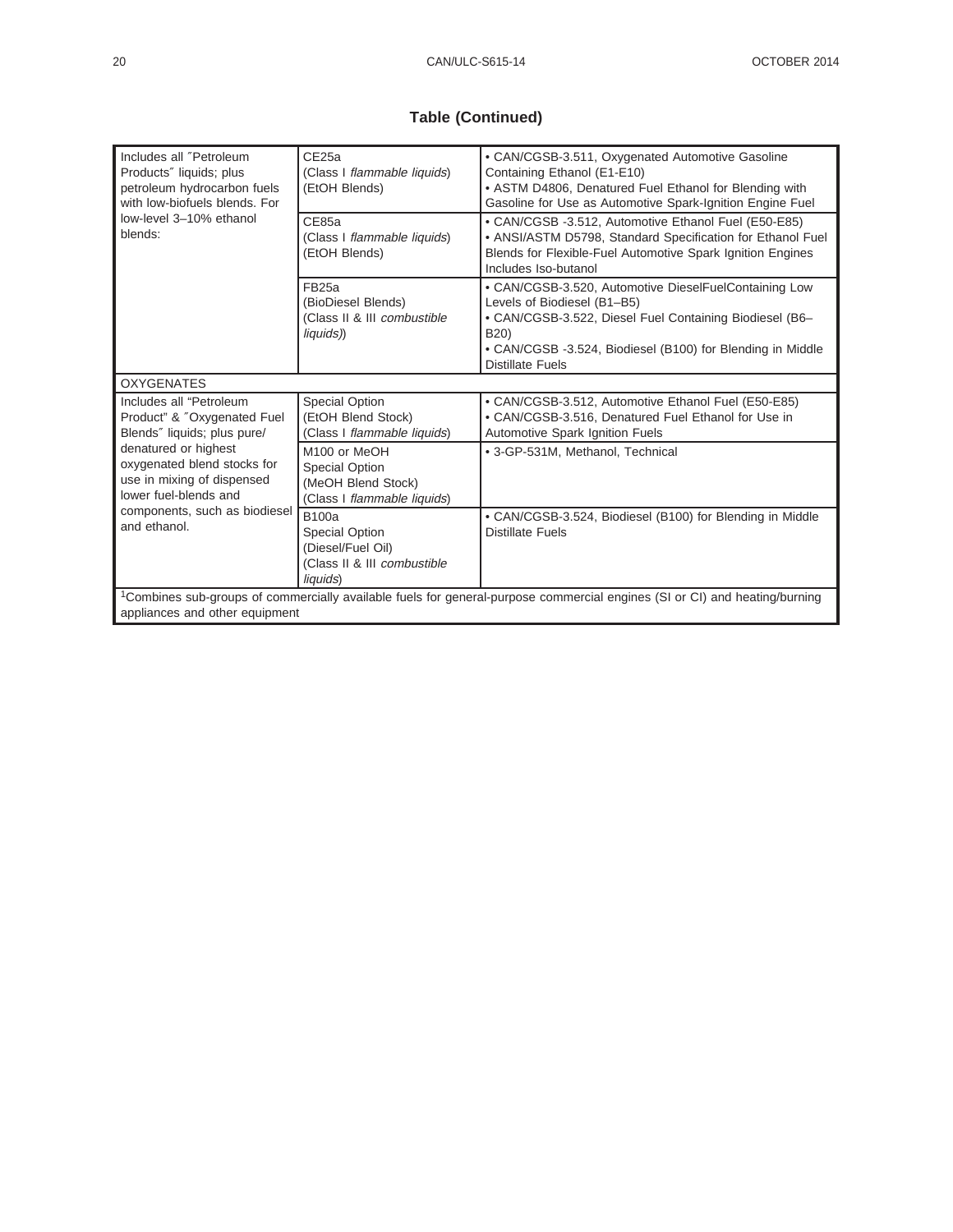# **APPENDIX B (INFORMATIVE)**

INSTALLATION INSTRUCTIONS

B1.1 The manufacturer shall supply installation instructions with each tank, which shall include, but not be limited to, the conditions described in this Appendix.

B1.2 Fibre reinforced plastic underground tanks for flammable and combustible liquids shall be handled and installed in accordance with the regulations of the authority having jurisdiction.

B1.3 In freezing weather conditions, special measures shall be employed to ensure an unfrozen firm bed under the tank and a compacted backfill free of ice, snow or other frozen material, without use of calcium chloride. Under such conditions, backfilling shall be completed in one working day.

B1.4 Each tank shall be visually inspected prior to the time of installation for any indication of damage or defect with special attention given to those tanks stored under exposure to ultraviolet light.

B1.5 The excavation shall provide a minimum of 600 mm clearance between tanks (where more than one share a common excavation) and 450 mm between the tank and the excavation sides.

B1.6 Excavation and any de-watering shall be performed in a manner that shall provide a firm, uniform, foundation support for bedding the tank.

B1.7 The tank shall be bedded in the excavation on a minimum 300 mm layer of pea gravel or crushed stone.

B1.8 The tank shall be carefully lowered into the excavation by the use of lifting lugs and hooks, and a spreader bar when necessary and under no circumstances shall chains or slings be used around the tank nor shall any other method of handling be used which may result in damage to the tank.

B1.9 After plugging all the openings, air or nitrogen at a pressure of 35 kPa shall be applied to the tank and the tank piping connections examined for leakage with soap or other leak testing solution. The source of the test pressure shall be removed with the test pressure remaining in the tank. The test pressure shall be held for a minimum of 2 h.

B1.10 For *double wall* and multi-compartment tanks, the tests for reaffirming the integrity of the *primary* tank(s), the interstice, each compartment, and each monitorable bulkhead space(s), as applicable, shall be performed in accordance with the manufacturer's instructions.

B1.11 In high water-table areas, the tank shall be anchored.

B1.12 Anchoring shall be engineered on the basis of tank size, ground cover, water-table elevation, and calculated uplift force on the empty tank. Anchoring shall be accomplished in such a manner that the anchor straps can be hand tightened and so designed and applied that they do not damage the tank. The tank shall not be in direct contact with concrete but shall be separated by at least 300 mm of bedding material. (See Clause B1.7)

B1.13 If ballasting is to be accomplished with a petroleum product:

A No product shall be placed in the tank until the fill pipe and permanent vent line have been installed in the tank and until all other openings have been plugged; and the test specified in Clause B1.9 or B1.10 has been successfully completed; and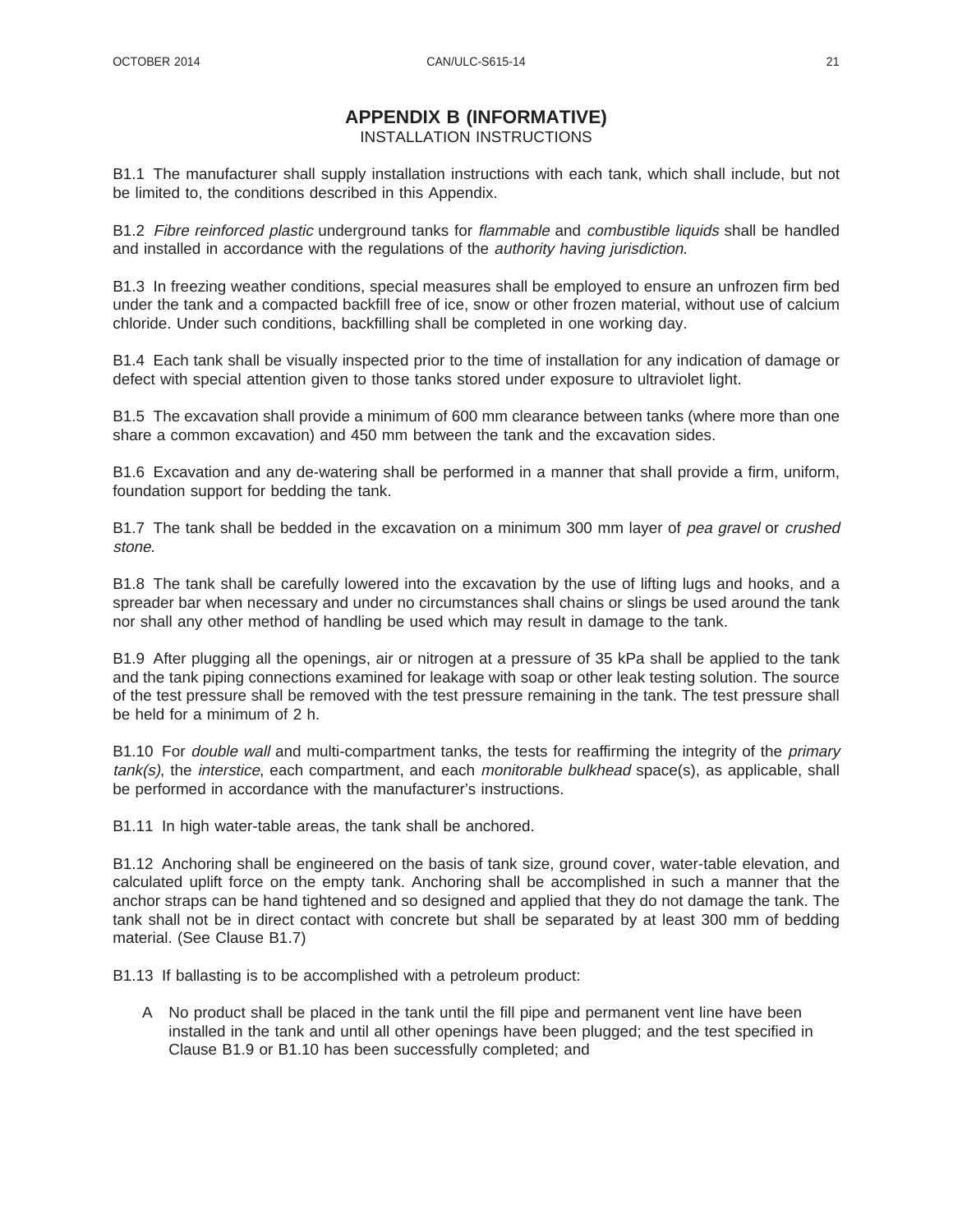B The level of the liquid in the tank shall not vary from the level of the backfill material surrounding the tank by more than 600 mm to prevent uneven loading of the tank during installation.

B1.14 A minimum clearance of 50 mm shall exist between the top of the fill pipe cap and the bottom of a fill box (spill containment) cover, if provided. Where the fill pipe extends above grade it shall be protected from vehicular traffic. The pump well, fill box (spill containment) and connecting pipe work shall not bear directly, nor through spacers, on the tank.

B1.15 The excavation shall be backfilled with *pea gravel* or *crushed stone* to a level 300 mm above the top centre line of the tank. While compaction is not required, careful placement of the backfill around the lower portions of the tank, to eliminate voids, is essential.

B1.16 The pea gravel or crushed stone shall be of material that is clean and free flowing and have no more than 3% passing a No. 8 sieve (2.38 mm screen size opening). The material shall have a minimum dry gravel density of 1520 kg/m3 and meet the requirements of ASTM C33, Standard Specification for Concrete Aggregates, paragraph 7.1 for quality and soundness.

B1.17 Where pea gravel or crushed stone is not obtainable, clean, free-flowing sand, mechanically compacted in not greater than 300 mm layers to maximum density, may be used, subject to the approval of the original tank manufacturer and the authority having jurisdiction.

A1.18 A tank, which is not likely to be subjected to vehicular traffic, shall be installed so that the top of the tank is at least 600 mm below grade level. This will require an additional minimum of 300 mm of backfill material, over and above the 300 mm of backfill material referenced in Clause B1.15.

A1.19 A tank, which is, or is likely to be, subjected to vehicular traffic, shall be installed in accordance with the manufacturer's installation instructions.

B1.20 Measurements of the tank diameter shall be taken before and after backfilling.

B1.21 If the deflection is greater than ±1% of the measured internal diameter, as calculated using the measurements from Clause B1.20, the manufacturer shall be notified and the manufacturer's further instructions shall be followed.

B1.22 All measurements shall be made using a standard non-metallic gauging stick through the fill tube(s) located on the top centre line of the tank in the fitting(s) closest to the centre of the tank.

NOTE: The suggested procedure for achieving these measurements is as follows:

- A Drive a small nail into the gauging stick 2 cm from the bottom end;
- B Lower the gauging stick to the bottom of the tank. Record measurement at the top of the fill pipe;
- C Lift the gauging stick until the nail catches on the lip of the top of the tank. Record measurement at the top of the fill pipe;
- D The length of the fill pipe is then equal to: the measurement from "C" minus 2 cm;
- E The internal diameter of the tank is then equal to: the measurement from "B" minus the length of the fill pipe from "D".

B1.23 Any repairs required as a result of transportation, off loading or installation, shall be made by the original tank manufacturer or his designated representative.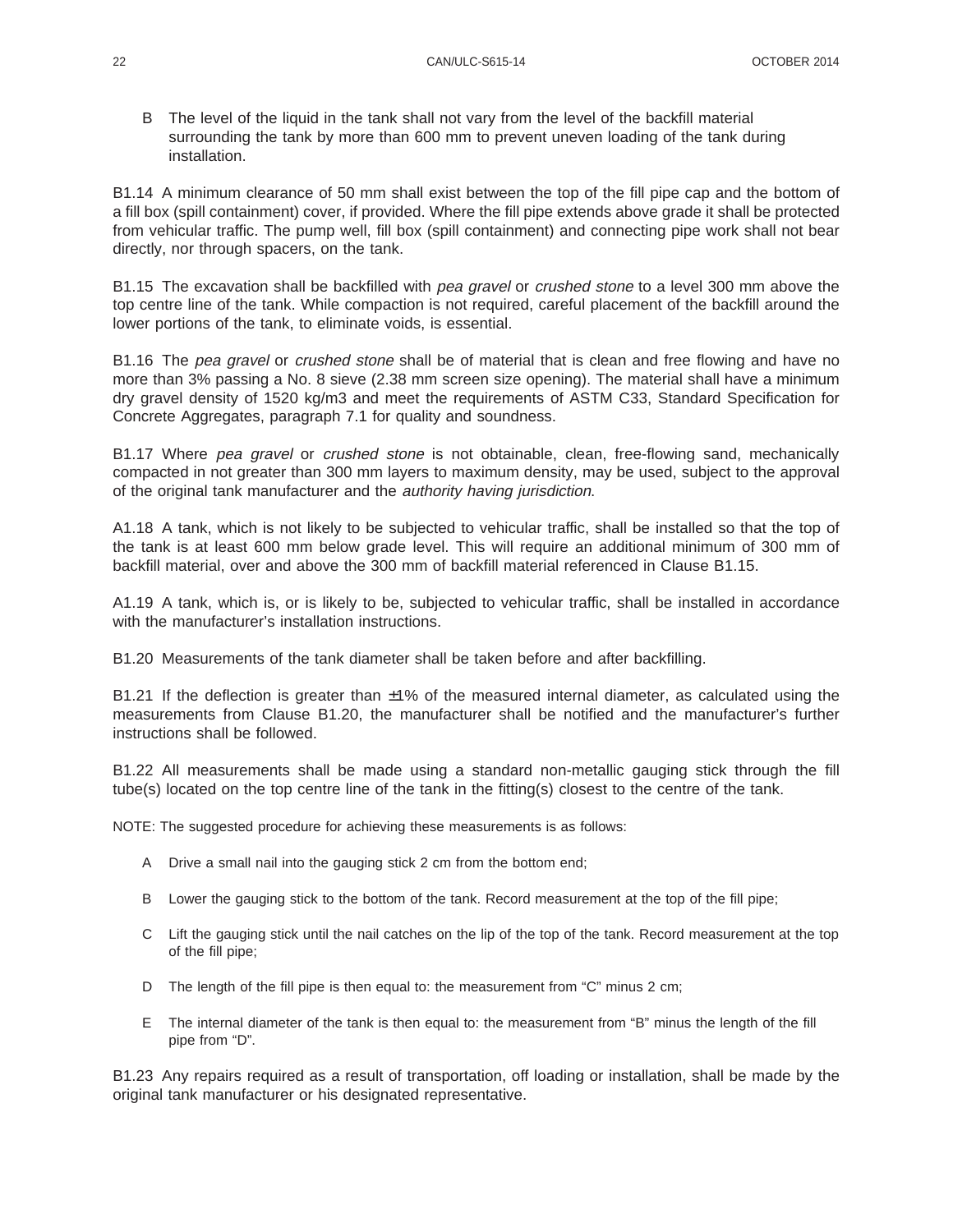#### **APPENDIX C (INFORMATIVE)** GUIDELINES FOR MINIMUM VENT LINE INTERNAL DIAMETERS

# **Flow Rate versus Pipe Length (Millimeters)**

| <b>MAX FLOW RATE</b> |                          | PIPE LENGTH (Plus 7 Elbows) |         |
|----------------------|--------------------------|-----------------------------|---------|
| L/min                | 15 <sub>m</sub>          | 30 <sub>m</sub>             | 60 m    |
|                      | <b>MINIMUM VENT SIZE</b> |                             |         |
| 750                  | 42.2 mm                  | 42.2 mm                     | 42.2mm  |
| 1 000                | 42.2 mm                  | 42.2 mm                     | 48.3 mm |
| 1 500                | 42.2 mm                  | 48.3 mm                     | 60.3 mm |
| 2 0 0 0              | 48.3 mm                  | 48.3 mm                     | 60.3 mm |
| 2 3 0 0              | 48.3 mm                  | 60.3 mm                     | 60.3 mm |
| 2 700                | 60.3 mm                  | 60.3 mm                     | 60.3 mm |
| 3 800                | 60.3 mm                  | 60.3 mm                     | 88.9 mm |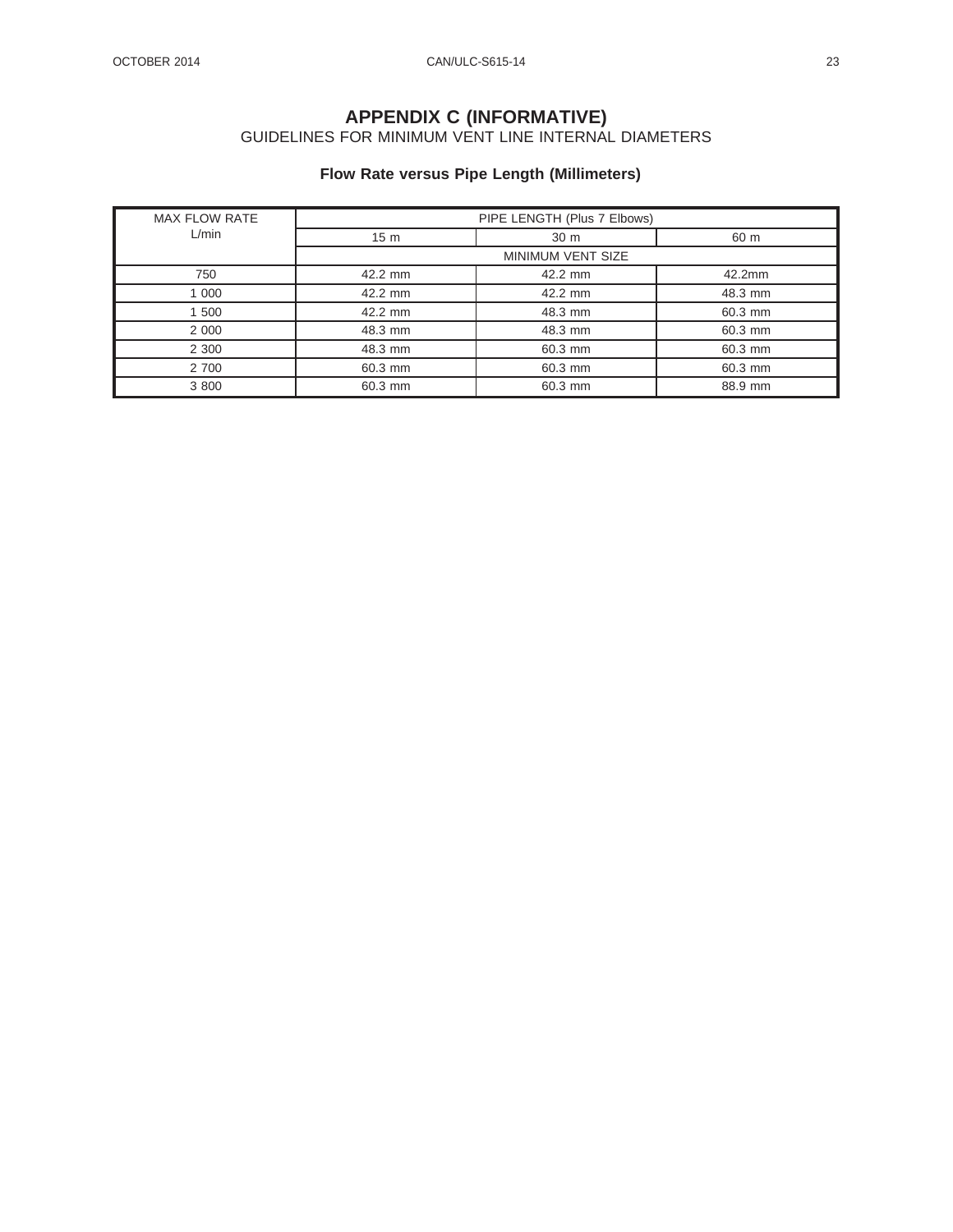# **APPENDIX D (INFORMATIVE)**

TEST FUEL FORMULATIONS

#### **D1 REPRESENTATIVE AGGRESSIVE COMBUSTIBLE TEST FUEL MIXTURES AND UL-B100**

D1.1 The following test fuels represent chemical and physical characteristics of typical commercial diesel, biodiesel and blends thereof with aggressive contaminants that may be found in these fuels:

A F75/B25a where the numbers indicate the percentage by volume mixture, and

F = ASTM D 471 ( Standard Test Method for Rubber Property - Effect of Liquids) Reference Fuel ″F″ except Grade D2 S15 is to be used

B = ASTM D 6751, Standard Specification for Biodiesel Fuel Blend Stock (B100) for Middle Distillate Fuels, Biodiesel except 100 % Soy Feedstock types are to be used.

a = Aggressive components mixed with B to form UL B100 Aggressive Biodiesel Stock for additional blending with F.

- B UL B100 Aggressive Biodiesel Stock containing less than 0.5 % volume combined water and decanoic acid shall be based on the approximate formula below ( $*$ ) to achieve a final 1.00  $\pm$ 0.02 Acid Number of the mixture in accordance with ASTM D 664, Standard Test Method for Acid Number of Petroleum Products by Potentiometric Titration.
	- 1.00 L Biodiesel (per ″B″ above)
	- 2.00 g DI Water (!)
	- 2.60 g Decanoic Acid (!)

D1.2 Final adjustments after measuring the mixture in accordance with ASTM D 664 shall be done by adding biodiesel or decanoic acid as necessary to achieve the  $1.00 \pm 0.02$  Acid Number.

#### NOTES:

(\*) The formula is approximate since each source of biodiesel may have variations in specific gravity and initial Acid Number that require measurement and final adjustment as specified.

(!) Decanoic acid crystals are insoluble in water, so it is recommended they be finely ground and thoroughly dissolved in the biodiesel before adding water to the overall solution.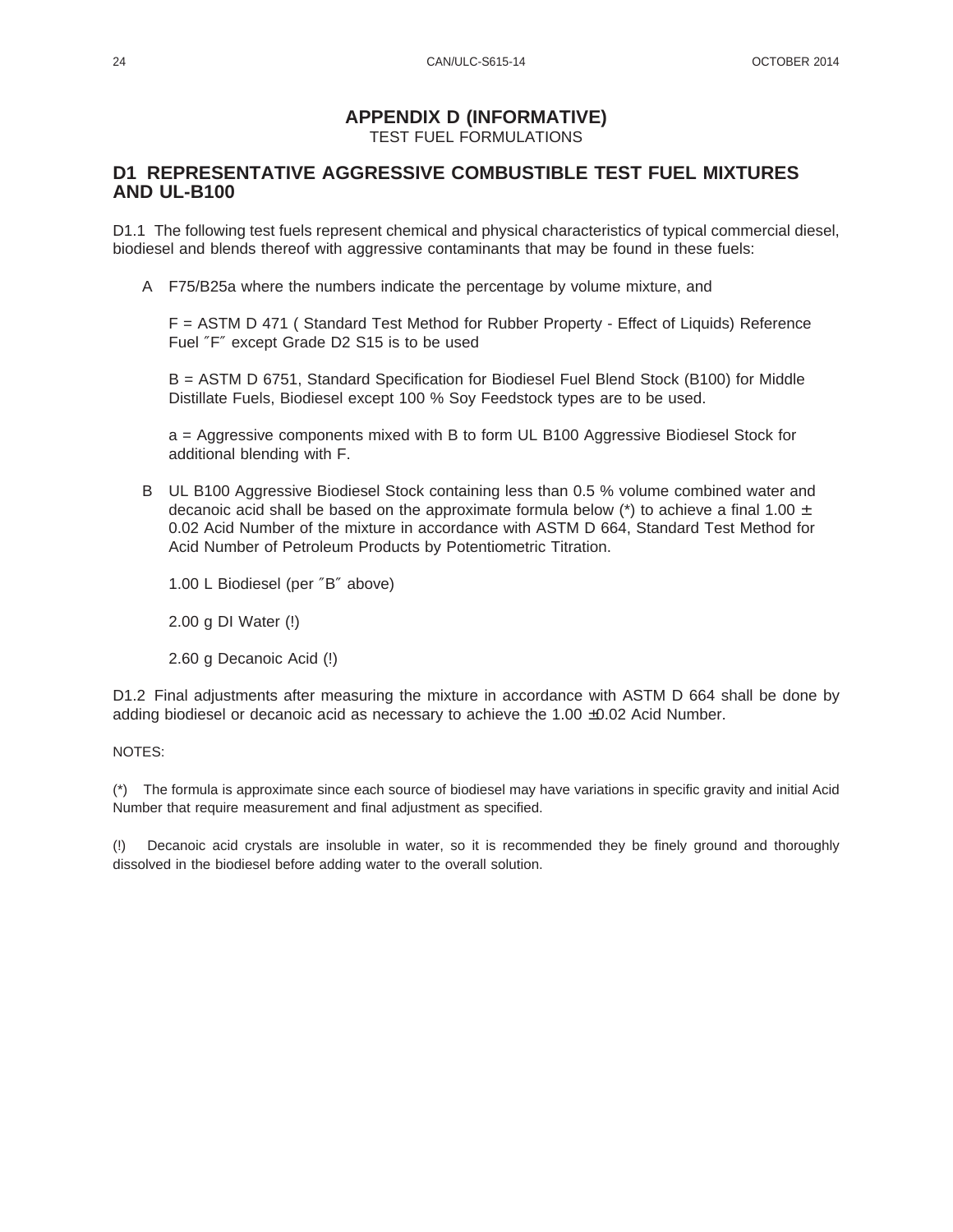#### **D2 REPRESENTATIVE AGGRESSIVE FLAMMABLE TEST FUELS AND MIXTURES**

D2.1 The following test fuels represent chemical and physical characteristics of typical commercial Gasoline, Oxygenated Gas, Low Blend Ethanol, High Blend Ethanol, and Mid Range Blends thereof with aggressive contaminants that may be found in these fuels:

CE25a and CE85a where the numbers indicate the percentage by volume mixture; and

C = ASTM D 471 Reference Fuel ″C″ (50/50 mix of iso-octane and toluene)

- E = Ethanol in accordance with SAE J1681 App E
- a = Aggressive components in aggressive alcohols in accordance with SAE J1681 App E.